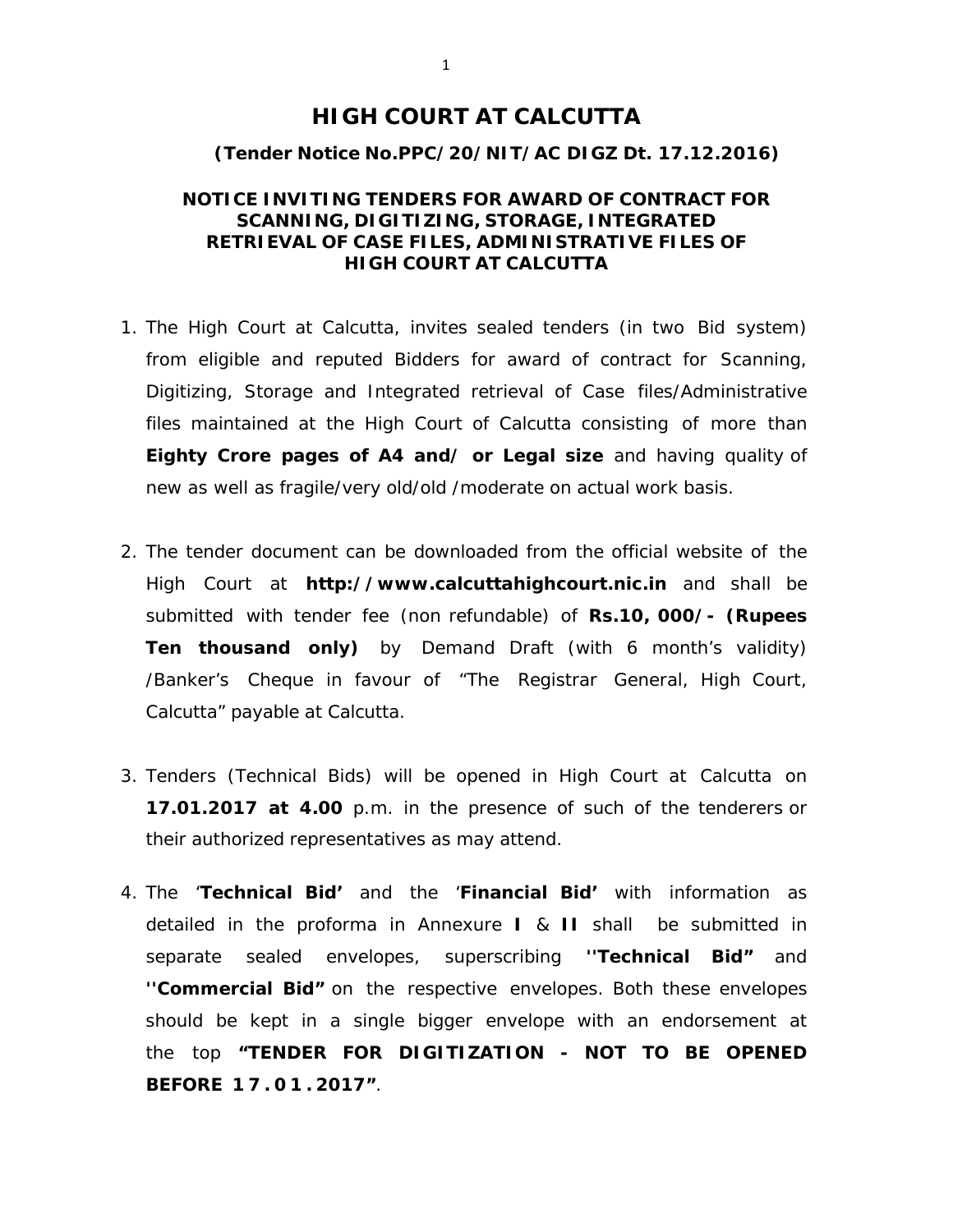- 5. Interested and eligible Bidders may submit their Bid either personally or by Post Registered/Speed Post/Courier to the Registrar General High Court Calcutta, with tender fee (non-refundable) of **Rs. 10,000/- (Rupees Ten thousand only)** by Demand Draft/Banker's Cheque in favour of "The Registrar General, High Court, Calcutta" payable at Calcutta, so as to reach the High Court **on or before 3.30 p.m. on 16.01.2017** The Demand Draft/Banker's Cheque submitted shall be that of a **Nationalized Bank**.
- 6. The High Court will not be responsible for any delay on the part of the Postal Department/Courier agencies.
- 7. Any Bid received after the aforesaid last date and time will not be accepted.
	- 8. Conditional Bids will also be not considered.
- 9. The High Court, in its discretion, reserves the right to reject all or any of the Bids without assigning any reason.
- 10. Earnest Money Deposit (EMD) of Rs. 40, 00,000/- (Rupees Fourty lakhs only) shall be submitted along with the Bid by way of Demand Draft/Banker's Cheque or a Bank Guarantee issued by a Nationalized Bank in the prescribed format in Annexure III.
- 11. Period of completion of work is **36 (thirty six) months** from the date of issue of Work Order.
- 12. Pre-Bid meeting shall be held on **0 7 . 0 1 . 2 0 1 7 (Saturday) at 2.30** p.m. in the Chambers of the Registrar General, High Court, Calcutta. Clarification if any, on the tender document to be answered in pre-bid meeting should be submitted by the tenderer through email only to registrar\_listing@yahoo.com on **06.01.20.17** till 5.45 p.m.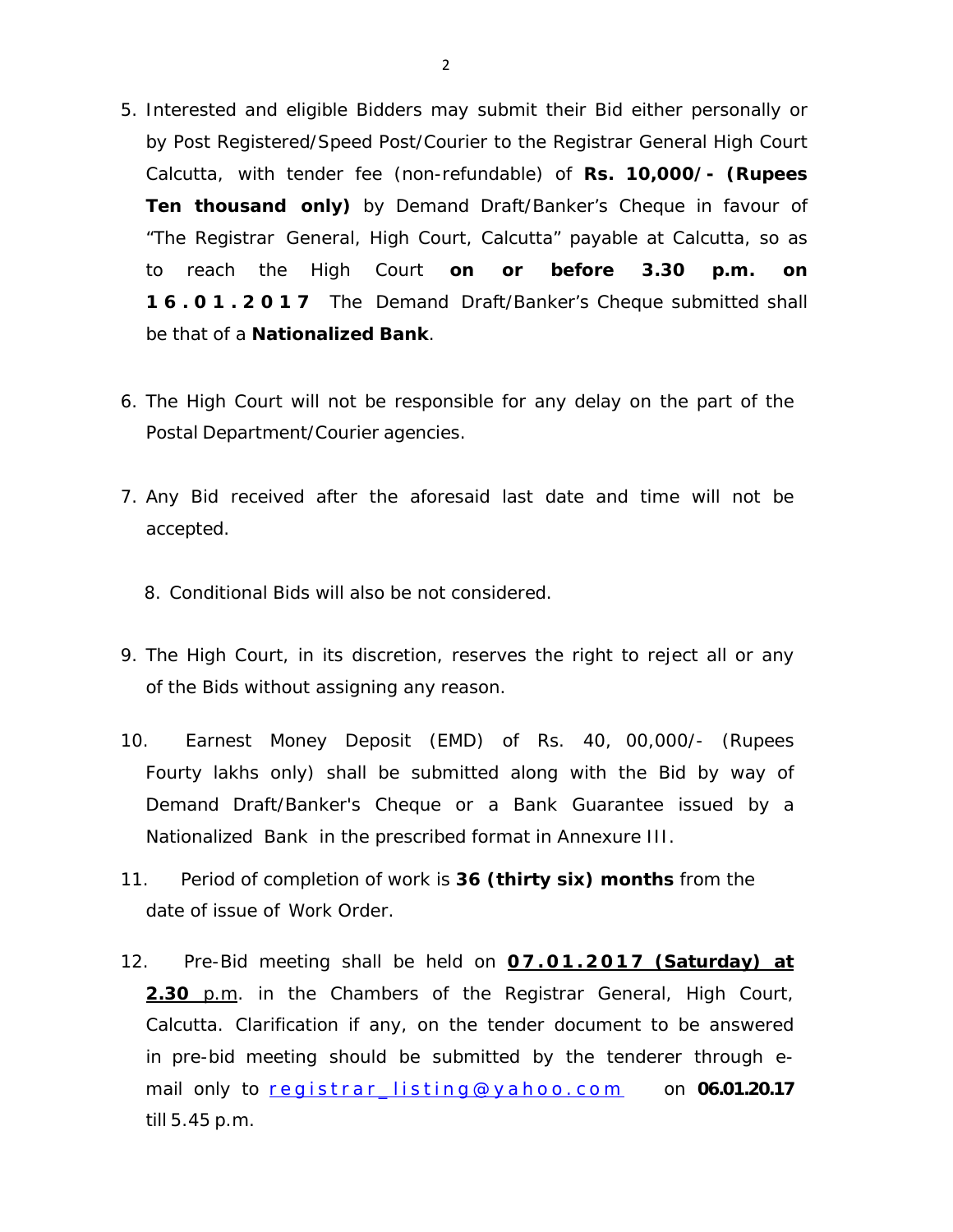**13.**Last date and time for submission of Bids is **16.01**.**2017, up to 3.30**  p.m.

**14.** Date, time and Place for opening of Technical Bid(s) is **17.01**.**2017 at 4.00** p.m. in the High Court of Judicature at Calcutta.

- **15.** Date and time of presentation(s) by the technically eligible Bidder(s) determined on the basis of the information supplied in the tender will be intimated later**.**
- 16. Date, time and Place for opening of Financial Bid(s) will be intimated only to the technically qualified Bidders.

 **Registrar General High Court, Calcutta**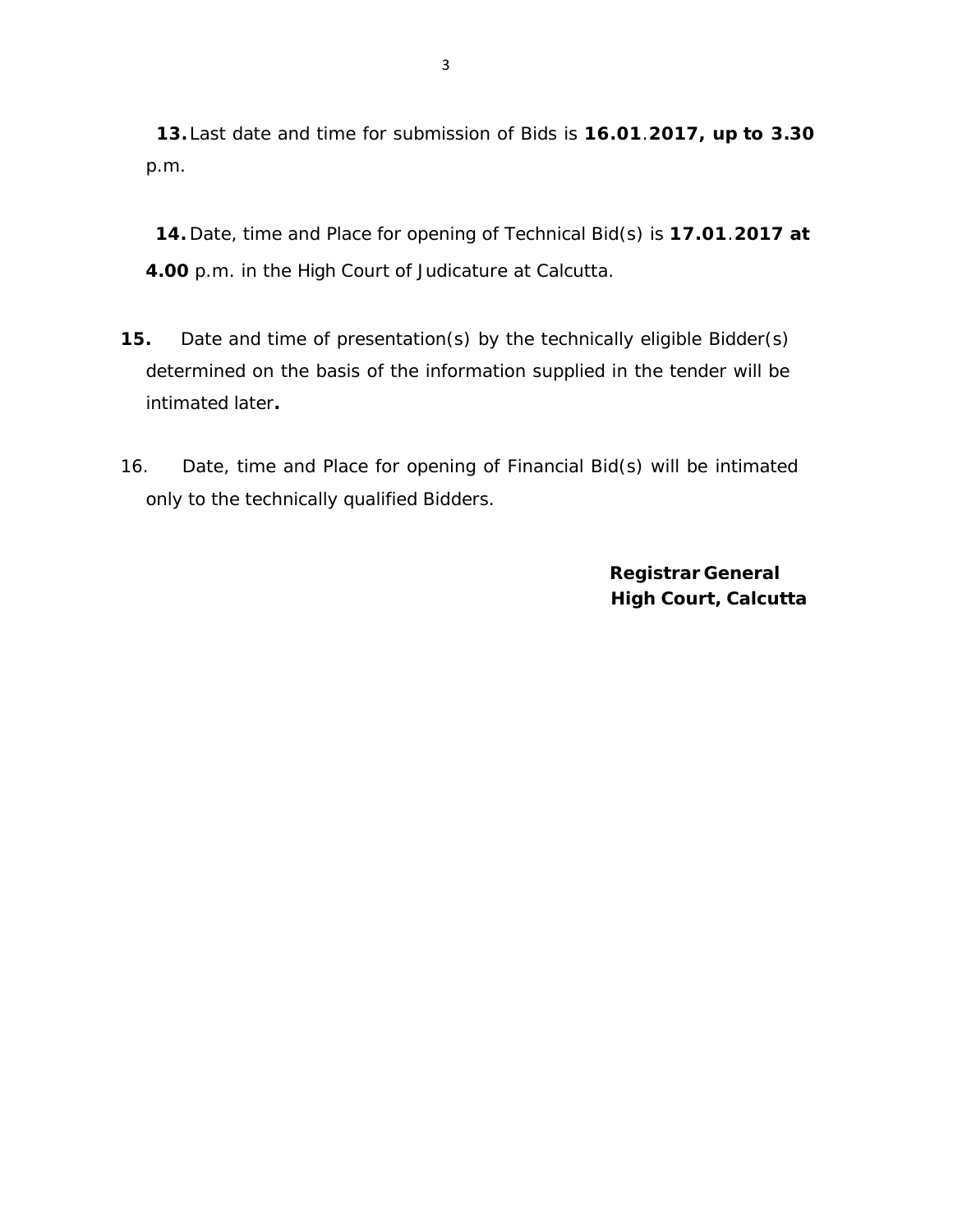# **High Court of at Calcutta**

# **(Tender Notice No PPC/20/NIT/AC DIGZ Dt. 17.12.2016)**

# **Index**

|                | SI.No.   Description                             | Page Nos. |  |
|----------------|--------------------------------------------------|-----------|--|
| $\mathbf{1}$   | <b>General Instructions</b>                      | $5 - 7$   |  |
| $\overline{2}$ | Scope of Scanning and Digitization Work          | $8 - 10$  |  |
| 3              | CMS & DMS                                        | $11 - 16$ |  |
| 4              | <b>General Terms and Conditions</b><br>$17 - 26$ |           |  |
| 5              | <b>Bidding and Selection Process</b>             |           |  |
|                | <b>Selection Process</b>                         |           |  |
|                | Amendment of Terms and Conditions                |           |  |
|                | of Bid                                           |           |  |
|                | <b>Award of Contract</b>                         | $27 - 31$ |  |
|                | Terms of Payment                                 |           |  |
|                | Forfeiture of Earnest Money Deposit              |           |  |
|                | (EMD)                                            |           |  |
|                | <b>Bid Validity Period</b>                       |           |  |
| 6              | <b>ANNEXURES</b>                                 |           |  |
|                | I - Technical Bid Proforma                       | $32 - 36$ |  |
|                | II - Financial Bid Proforma                      | 37        |  |
|                | <b>III - EMD Bank Guarantee Proforma</b>         | 38-39     |  |
|                | IV - Performance Bank Guarantee Proforma         | $40 - 42$ |  |
|                | V: Work Plan                                     | 43        |  |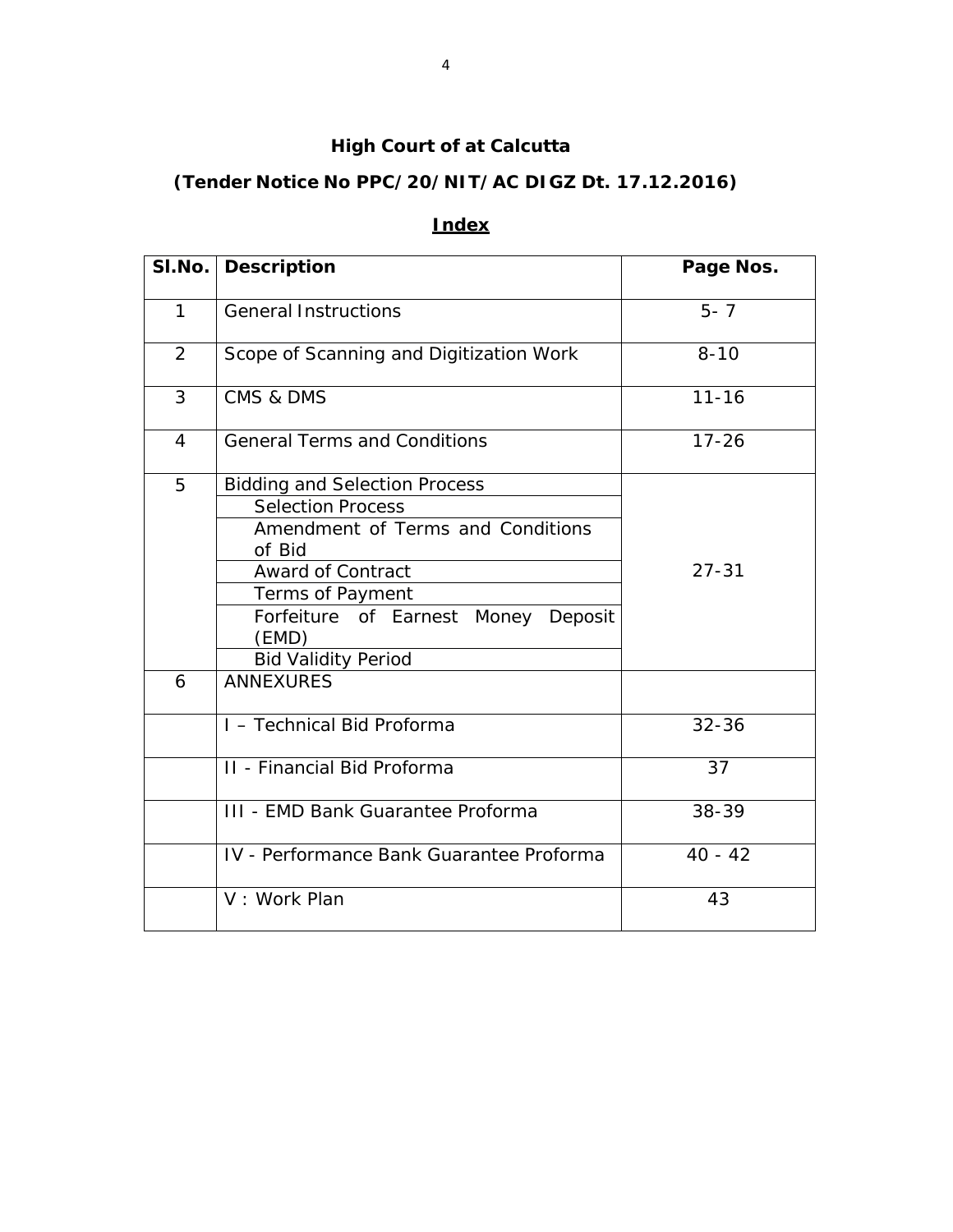# **High Court of Judicature at Calcutta (Tender Notice No – PPC/20/NIT/AC DIGZ Dt. 17.12.2016)**

## **GENERAL INSTRUCTIONS**

- 1.1. "High Court at Calcutta" is referred to as the "High Court" in this tender document.
	- 1.2. Sealed tenders are invited (in two Bid system) from reputed and eligible Bidders for award of contract for Scanning, Digitizing, Storage and Integrated retrieval of the Case files and Administrative files maintained at the High Court, Calcutta consisting of more than **EIGHTY Crore pages**\* of A4 and/or Legal size and others on actual work basis. The quantity may vary.
	- *\* The total number of pages may increase or decrease but the payment shall be made for actual number of pages Digitized***.**
	- 1.3. The Bidders may contact the following Officers of the High Court, for any enquiry relating to the tender, on any working day between **11.00 a.m**. to **4.00 p.m**. –

| SI.No.  | Name and Designation of the Officer                  |
|---------|------------------------------------------------------|
| 1       | Md. Shabbar Rashidi                                  |
| Phone:  | 033-2254-8048                                        |
| Mobile: | +91-8697742332                                       |
| E-Mail: | mdshabbar.rashidi@gmail.com                          |
| 2       | Mr Biplab Haldar Section Officer Accounts H.C<br>A.S |
| Phone:  | 033-2254-8061                                        |
| Mobile: | +91-9073374325                                       |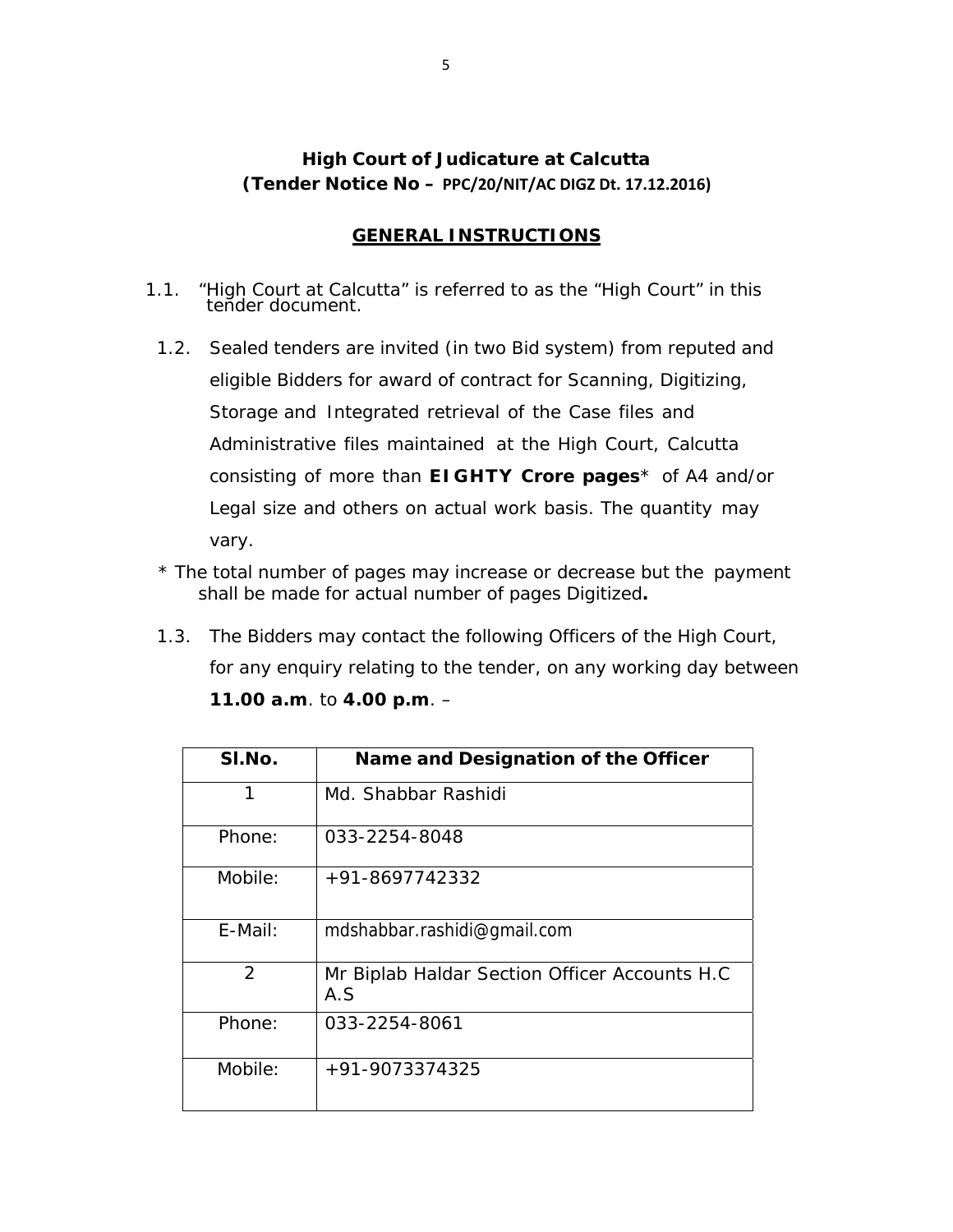| E-Mail: | biplabhaldar342@gmail.com |
|---------|---------------------------|
|         |                           |

- 1.4. The Bidder is required to set-up its own Scanning, Digitizing, Indexing, Storage and Integrated retrieval and other ICT infrastructure facilities with UPS, furniture etc. and good quality scanners with high speed scanning capability.
- 1.5. The Bidder is required to ensure that the items/equipment used for Scanning/Digitization is **state-of-the-art** and **tamperproof**.
- 1.6. Work place, Electricity, Air Conditioners and basic electrical fixtures required for the set-up of the Digitization Centre will be provided by the High Court without cost, to the successful Bidder.
- 1.7.No Hardware/Software will be provided by the High Court. The successful Bidder is required to install all the necessary hardware/software (licensed) for Scanning, Digitizing, Storage and Integrated retrieval of the Case files/Administrative files at its own cost.
- 1.8.The Bidder should either be a Company registered/incorporated under the Companies Act or a Firm registered under the Indian Partnership Act, 1932 or under the Limited Liability Partnership Act or even an individual provided he/she fulfils inter-alia the turnover criteria given in clause 1.12. No bidder shall be entertained who is banned/blacklisted by any Government body/statutory authority/Central Public Sector Undertaking/State Public Sector Undertaking.

1.9 The Bidder is required to have adequate experience in Scanning, Digitizing, Indexing, Storage and Integrated retrieval of documents including old and fragile and must submit proof in support thereof. Preference will be given to the Bidder having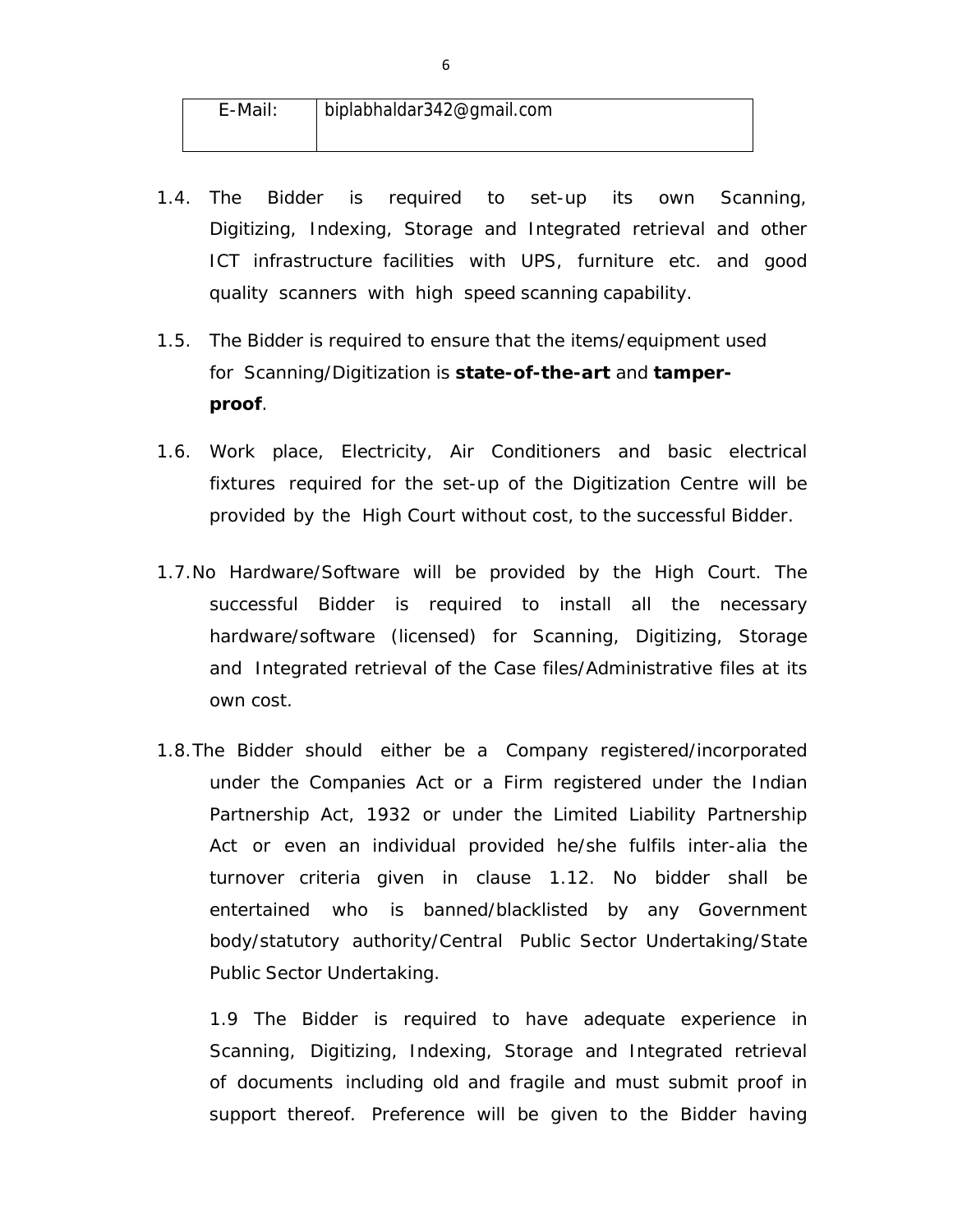experience in execution of work of similar nature and volume in Government Organizations, Courts and Public Sector Undertakings.

- 1.10. The Bidder should have in the very least ISO 9001:2000 certifications.
- 1.11. The software solution provided must be owned by the Bidder.
- 1.12. The Bidder must have an annual turnover of not less than **Rs. 4 00 Crores** (Rupees Hundred Crores) in each of the preceding three financial years (i.e. FY 2013-14, 2014-15 and 2015-16). For this purpose, the bidder will furnish audited balance sheet of the said period along with the bid.
- 1.13. While giving details referred in clause 1.12 herein above, the Bidder will separately indicate the turnover generated in the business of Scanning and Digitization of records. The Bidder shall also submit necessary work orders and completion certificate along with the Bids filed in support of the claim of the work executed.
- 1.14. Over-writing/over-typing or erasing of figures in the documents submitted is not permitted and shall render the Bid invalid.
- 1.15. The High Court, in its discretion, reserves the right to reject all or any of the Bids without assigning any reason.
- 1.16. The bidder should be an ISO 20000-1 or equivalent certified Company.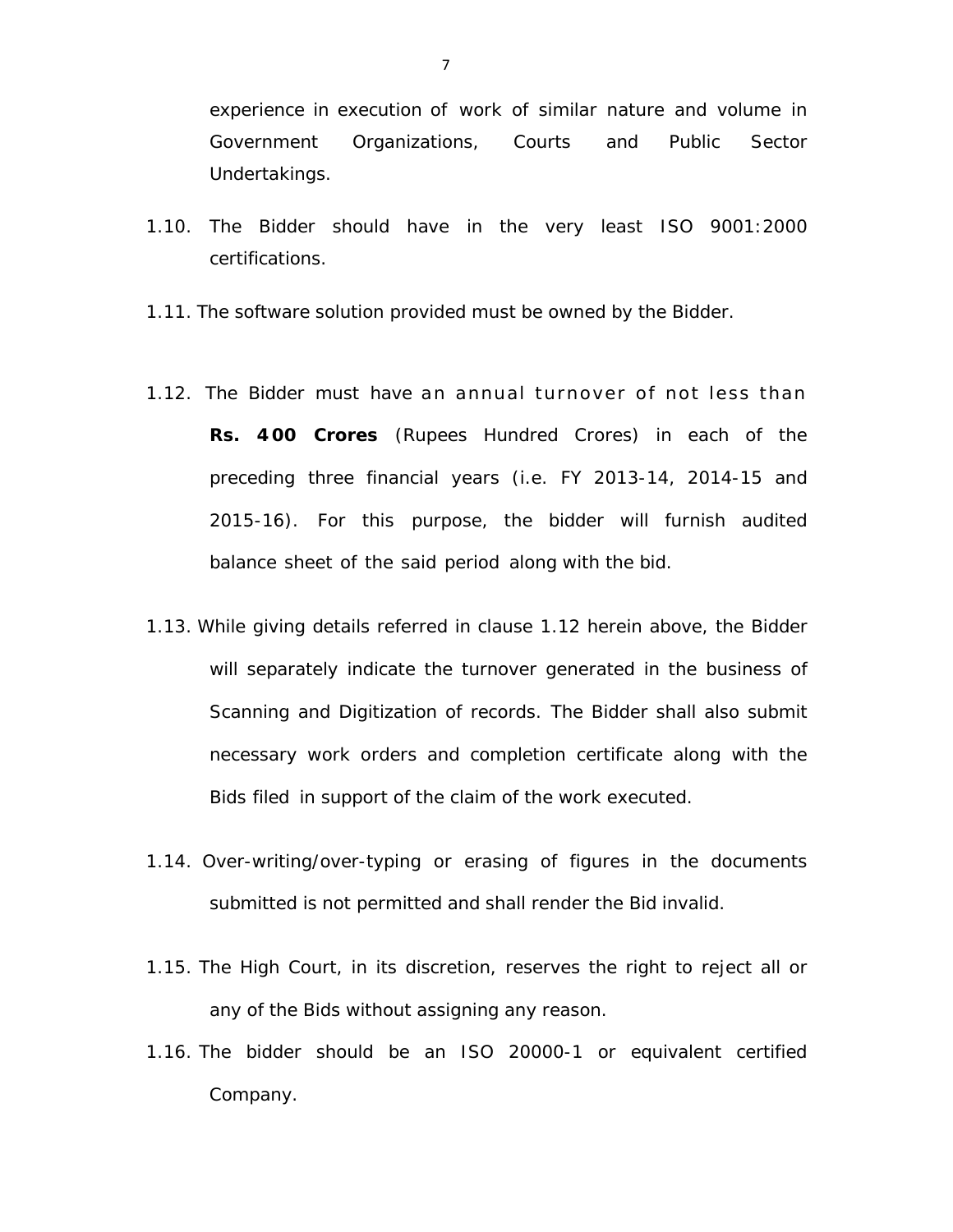#### **– SCOPE OF SCANNING AND DIGITIZATION WORK**

- 2.1. The successful Bidder, after receiving the Case files / Administrative files from the High Court, shall Bar code them and provide proper receipt for each Case file/Administrative file, to the High Court. The High Court will provide the Case files/Administrative files only to an authorized staff of the successful Bidder deputed for receiving the Case files/Administrative files on day to-day basis. Similarly, the Scanned and Digitized case files shall be returned to the High Court on day to-day basis.
- 2.2. Movement of the Case files/Administrative files to the Scanning/Digitization Centre after they are handed over to the successful Bidder is required to be undertaken in a secured manner so that no damage is caused to the Case files/Administrative files.

2.3 It shall be the responsibility of the successful Bidder to ensure that the case files/administrative files handed over to them are kept in proper condition and no document is soiled/lost/misplaced/damaged, etc.

2.4.The workflow of Digitization Centre will be formulated and finalized by the High Court so as to synchronize it with the functioning of other Sections of the High Court.

8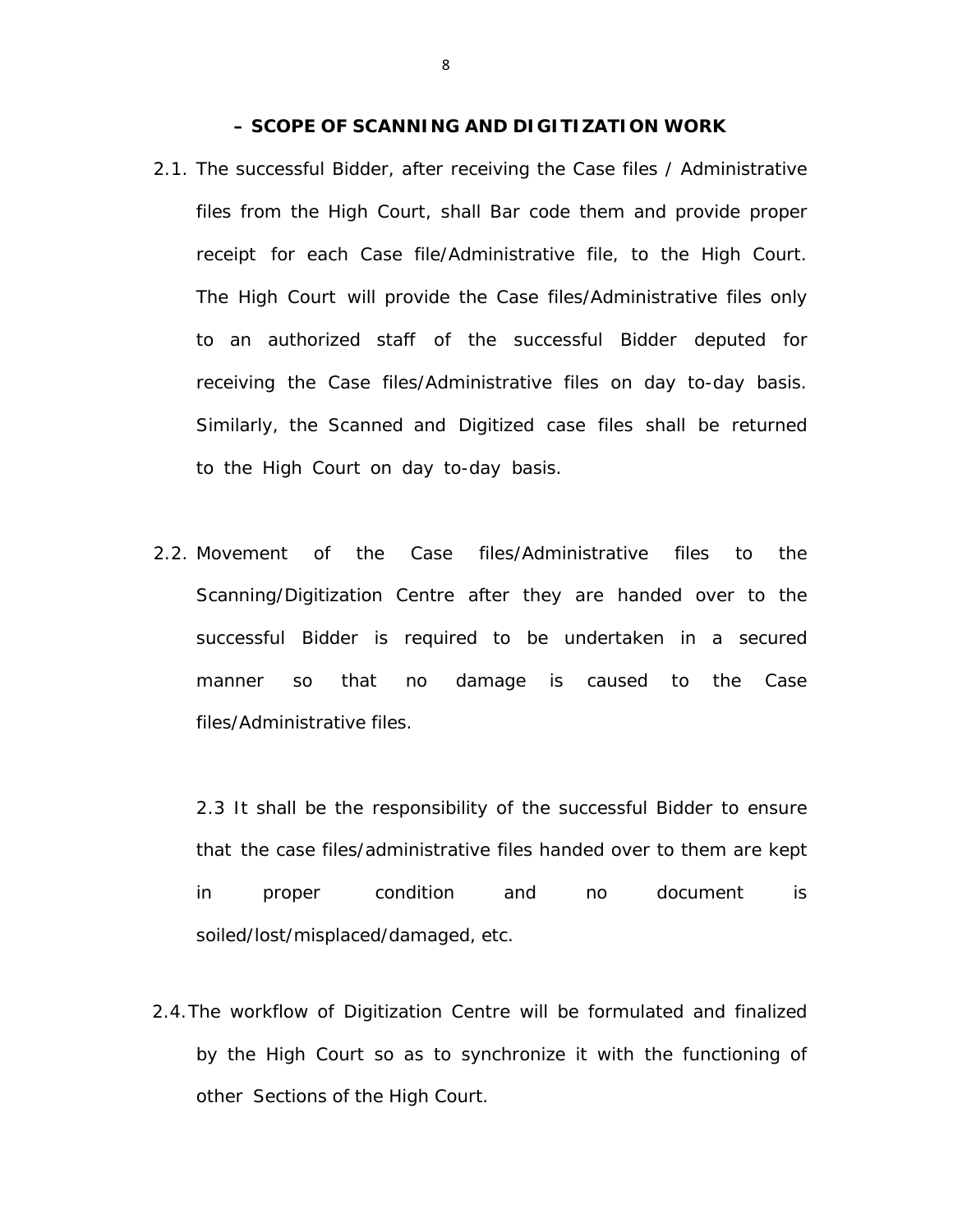- 2.5.The process of Scanning/Digitizing of the Case files/Administrative files shall include the following:
	- (i) The successful Bidder is required to prepare the Case files for Scanning and Digitization, by removal of tags, pins, dust, etc.
	- (ii) Trimming, tearing or cutting of the Case files/pages is not permitted
	- (iii)The Scanning of the pages is required to be in mono, grey-scale or color as prescribed by the High Court
	- (iv) Scanning/Digitization of each page is required to be done with proper image processing and quality control which shall include cleaning, spot reduction etc. to ensure proper readability of the final output
	- (v) The Scanned/Digitized data is required to be stored in searchable PDF/A format
	- (vi) The Metadata of each Case file is required to be recorded in the PDF file itself. The Metadata inserted inside the PDF must conform to the XMP specification for storing rich Metadata which enables importing of the Metadata fields directly in the Content Management System/Document Management System to database. Annotations and bookmarks for the relevant pages are also required to be recorded in the PDF files and stored as separate attributes in the database for searching purposes;
	- (vii) XML output of the Metadata with other details of the PDF files is also required to be simultaneously generated by the Bidder;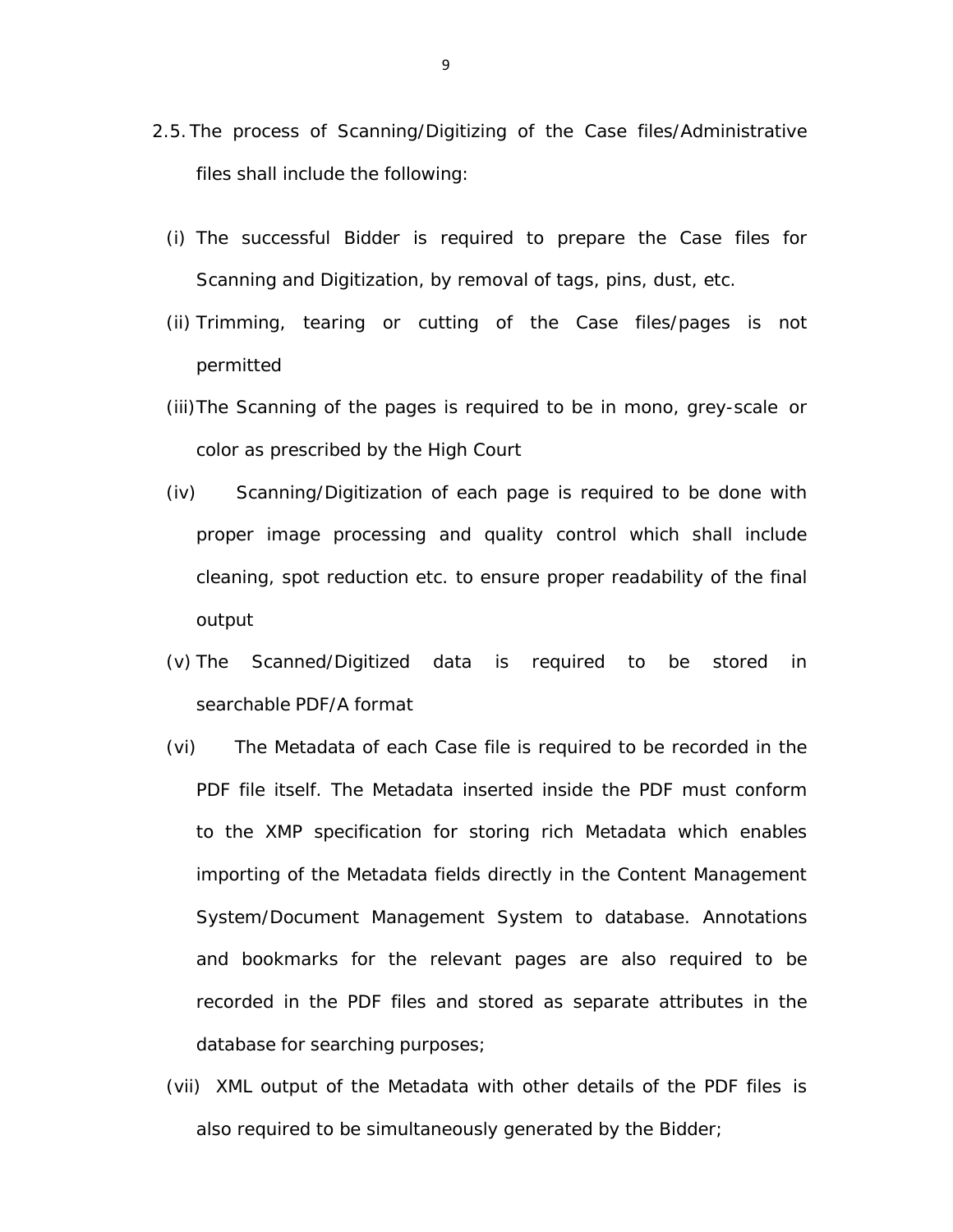(viii) The PDF files generated are required to be indexed, so as to facilitate weeding of the Digitized Case files by deleting relevant pages of the PDF files which are to be weeded out after expiry of the prescribed period.

#### **3. CMS/DMS**

- 3.1. The CMS/DMS should be capable of handling more than one PDF file for each Case file, as per the requirement of the High Court;
- 3.2. The PDF/A is required to comply with the following specifications:
	- (a) PDF/A format is required to be ISO 19005-1:2005 or later;
	- (b) The compressed PDF files created for viewing are required to be 50- 80% compressed as compared to standard CCITTG4/JPEG compression (in TIFF/JPEG/PDF file format) for Mono/Color/Grey scale images and shall retain search ability, clarity of image and print quality. It is also required to be a linear zed PDF {as defined by PDF reference manual (ISO 32000-1:2008)} to ensure faster web viewing. Searchable PDF/A shall be created in one single step by processing the input image file(s) thus ensuring that no intermediate manipulation of the contents is possible;
	- (c) The PDF/A files are required to be capable of being digitally signed using an open source Digital Signature Software without requiring any proprietary/commercial software;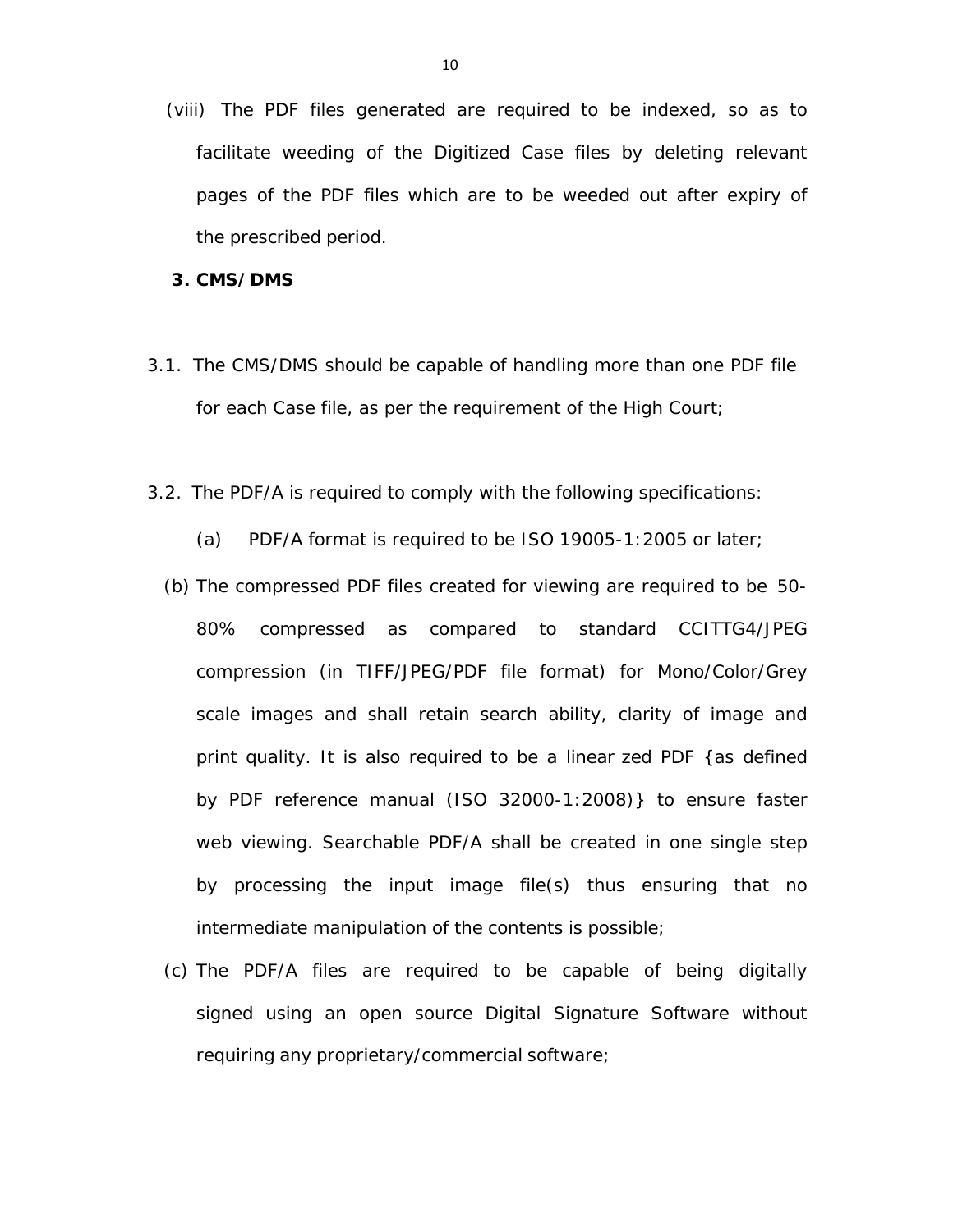- (d) The PDF/A output is required to be capable of being watermarked with the image approved by the High Court; and
- (e) All the transactions are required to be encrypted and protected using only open source software. The encryption policy and algorithm shall be decided by the High Court in consultation with the successful Bidder.
- 3.3. The Metadata of the Case files are required to include the following fields and up to ten additional fields may be specified at the time of actual implementation of the contract:-
	- (1) \*Bench Code/Coram
	- (2) \*Case type
	- (3) \*Case number
	- (4) \*Case year
	- (5) \*Category code
	- (6) \*Petitioner name(s)
	- (7) \*Respondent name(s)
	- (8) Petitioner Counsel name(s)
	- (9) Respondent Counsel name(s)
	- (10) \*District
	- (11) \*Judge(s) name
	- (12) \*Date of disposal
	- (13) Act/Section
	- (14) Keywords
	- (15) Crime Number
	- (16) Crime Year
	- (17) Crime District
	- (18) Accused Name
	- (19) Police Station
	- (20) Trial Case at District or Tribunal or Single Judge at High Court
	- (21) Lower Court Case Type
	- (22) Lower Court Case Number
	- (23) Lower Court Case year
	- (24) Lower Court Order Date
	- (25) Lower Court Judge
	- (26) District/Place of Lower Court
	- (27) Appeal Case Type
	- (28) Appeal Case Number
	- (29) Appeal Case year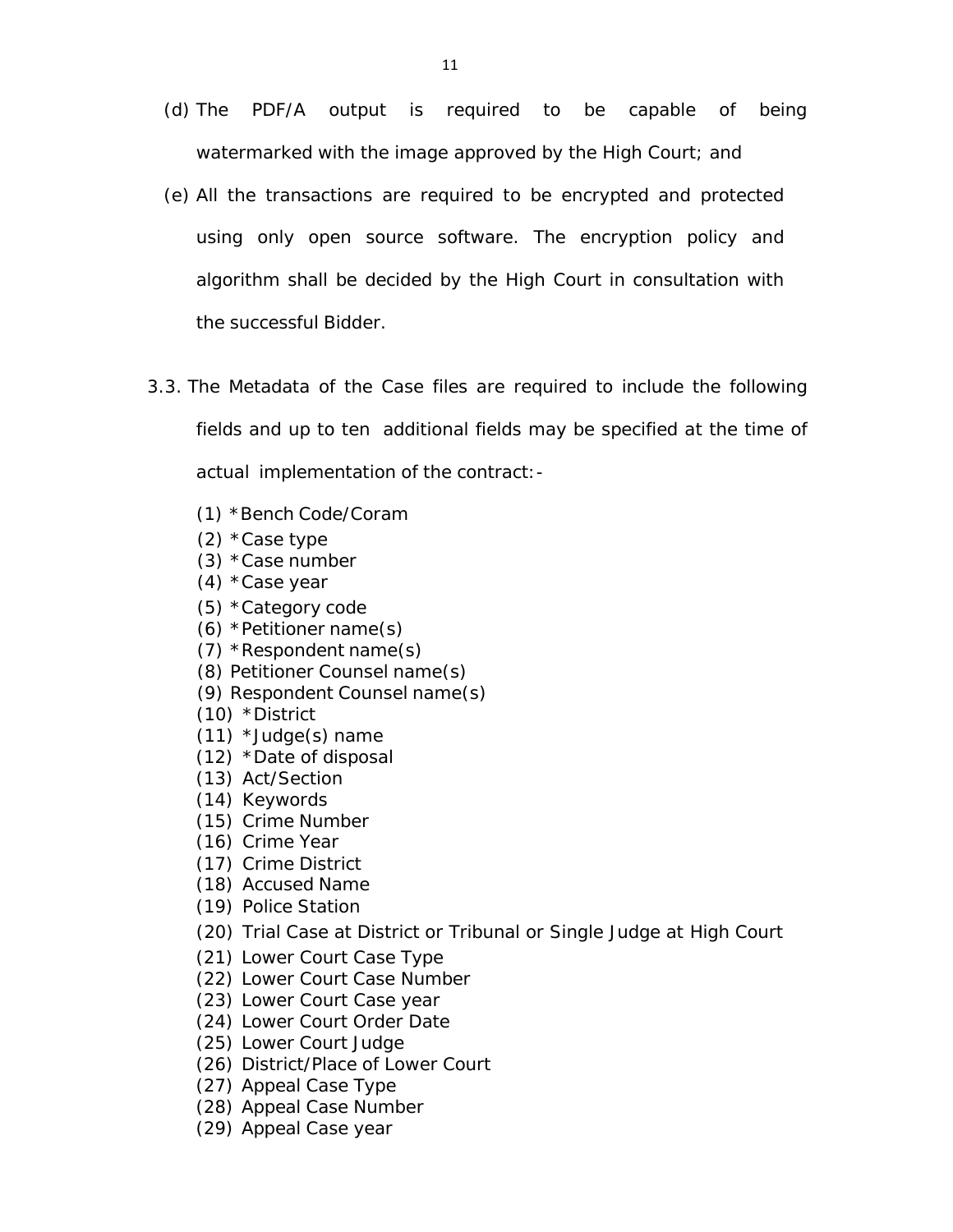- (30) Appeal Order Date
- (31) Appellate Judge
- (32) District/Place of Appellate Court

### *Fields marked as "\*" are mandatory. However all the available data has to be entered.*

- 3.4. Scanned/Digitized data is required to be transferred to Server/SAN/Cloud Storage/Data Centre(s) etc. periodically (to be specified by the High Court), in a secure manner with additional/secondary backup of the digital record.
- 3.5. The output of Scanning/Digitization shall be verified by the authorized officers of the High Court for compliance of all the technical parameters contained in this tender document.
- 3.6. The successful Bidder is required to ensure the regular functioning of the work and share the MIS (Management Information Systems) reports with the High Court periodically. In case of any shortfall, the successful Bidder will make adequate adjustments by providing additional manpower, material and equipment so as to meet the targets set out in the **WORK PLAN** enclosed as **Annexure – V** of the tender document.
- 3.7. The software and the methodology to be adopted by the successful Bidder is required to ensure seamless integration with the work flow followed in software of the High Court which has been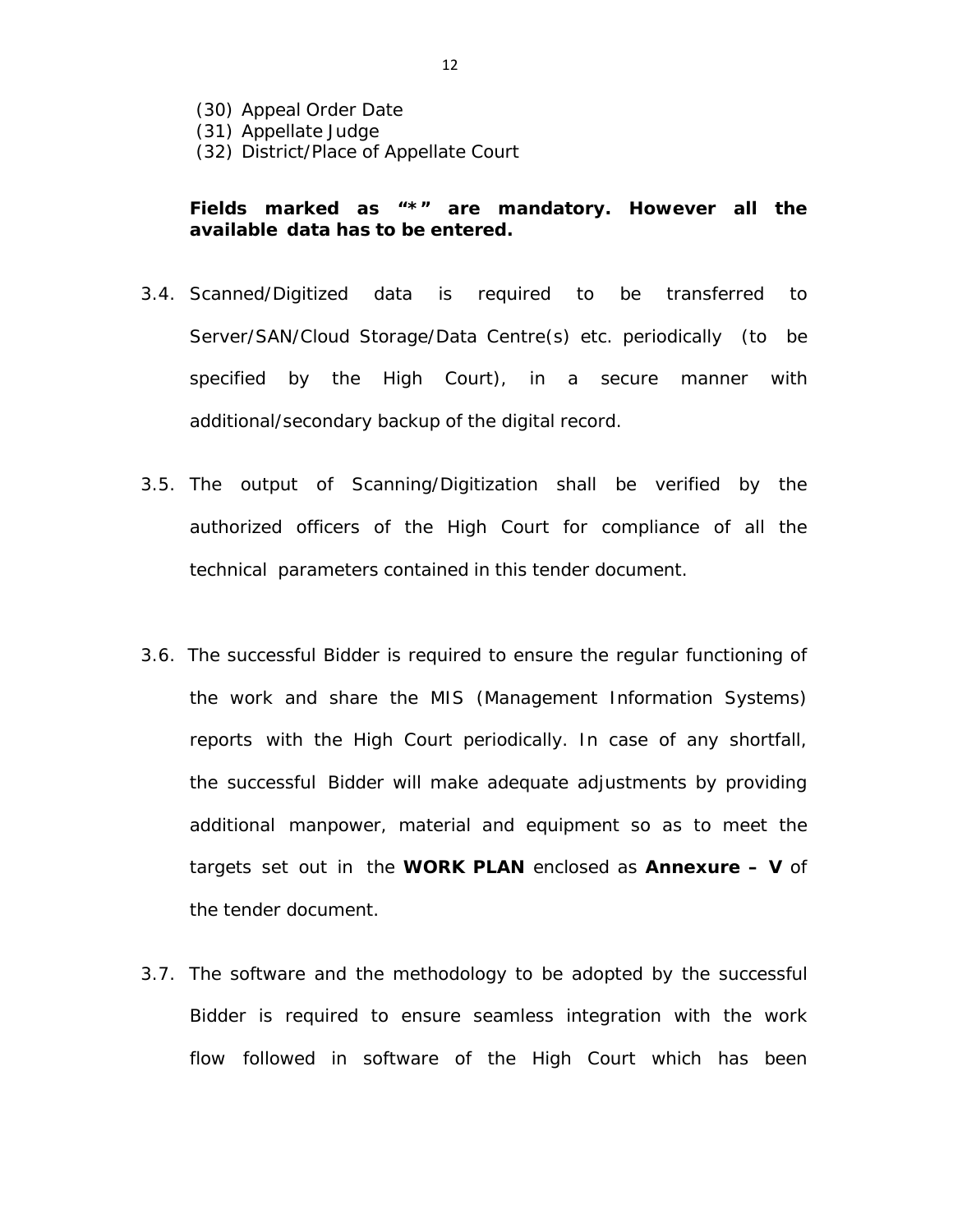developed using Java, PHP, MySql, PostgreSQL and other open source tools as required.

- 3.8. The successful Bidder shall develop CMS/DMS specific to the needs of the High Court. The CMS/DMS is required to be developed using open source technologies. The successful Bidder shall handover the complete software solution to the High Court with the **source code** and the intellectual Property Rights (IPR) including copyrights of the entire software solution. The successful Bidder will also handover all the documentation and technical drawings of the software solution and its source code.
- 3.9. The modules of CMS/DMS are required to be capable of multiple access with security features and facility for updation/versioning.
- 3.10.CMS/DMS provided by the successful Bidder is required to be platform independent and capable of archival, management and retrieval as per the requirements of the tender document.
- 3.11.CMS/DMS is required to be web enabled.
- 3.12.CMS/DMS provided by the successful Bidder is required to ensure seamless integration with the existing workflow based system or any other database of the High Court.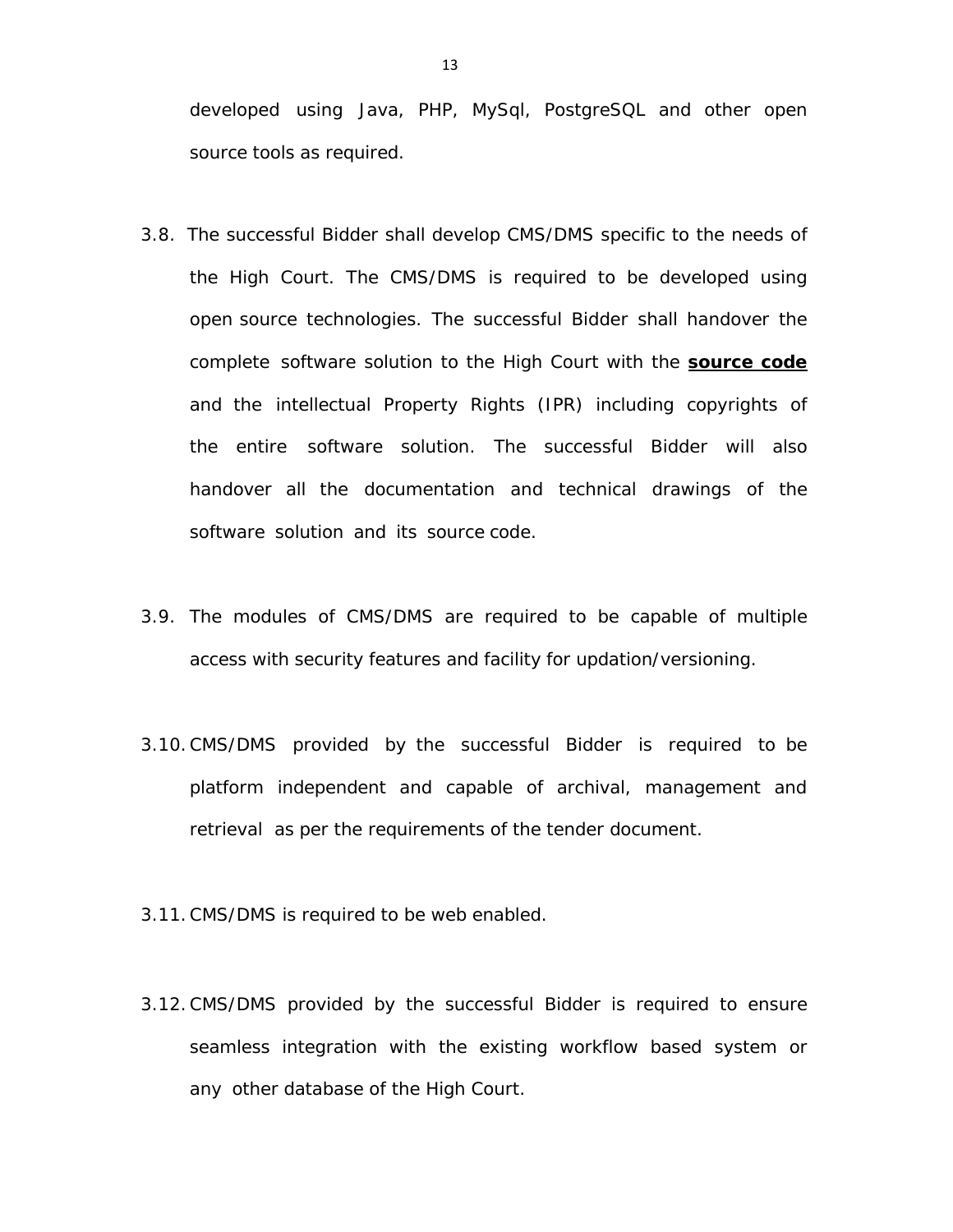- 3.13.CMS/DMS provided by the successful Bidder is required to have Document and Record caching functionality with no limitation on the number of caching sites.
- 3.14. The successful Bidder may be asked to modify or make provisions for additional reports based on search parameters.
- 3.15.Application Programme Interface's (API's) are required to be provided for connecting CMS/DMS through web and allow other home grown applications of the High Court to read and write data remotely. Source Code, proper documentation and APIs must be made available by the successful Bidder to the High Court.
- 3.16. Provision for storing and retrieval of multimedia information/record available in CD/DVD/Audio/Video format etc. related to the Case files / Administrative files are required to be integrated with CMS/DMS.
- 3.17. The scanners deployed are required to be capable of duplex Scanning and handling fragile/delicate records.
- 3.18.Arrangements are also required to be made by the successful Bidder for Scanning and Digitization of large Maps, Plans, Photographs etc.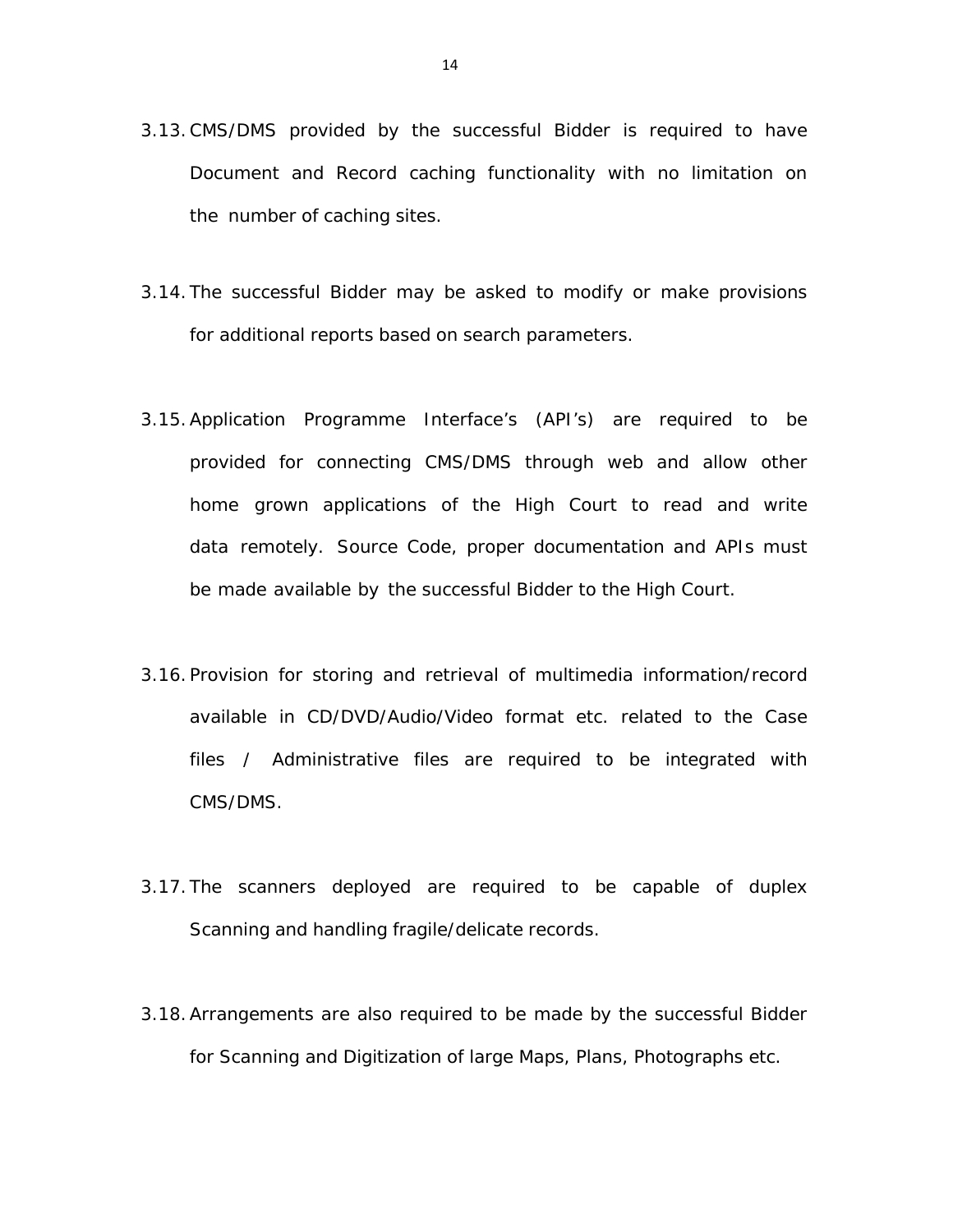- 3.19. The successful Bidder is also required to make provisions in the software solution for weeding of the Digitized Case files/PDF-A.
- 3.20. The successful Bidder is required to incorporate in the proposed CMS/DMS, data Scanned and Digitized if any earlier by the High Court which is currently saved in TIFF/PDF/XML format. These documents will have to be Digitized exactly with same parameters given in the tender for the rest of the pages.
- 3.21. Online payment gateway is required to be integrated into the software solution provided by the successful Bidder, to enable users to pay for retrieval of records on-demand.
- 3.22. Disaster Recovery Management of Scanned/Digitized records will be the responsibility of the successful Bidder.
- 3.23. It will be the responsibility of the successful Bidder to handover the Case files / Administrative files to the High Court after proper stamping and acknowledgement in the same shape and condition in which the Case files were provided.
- 3.24. It will be the responsibility of the successful Bidder to impart adequate training to the staff of the High Court for:
	- (i) Scanning, Digitizing and Storage etc.; and
	- (ii) Integrated Retrieval and printing of Scanned/Digitized record.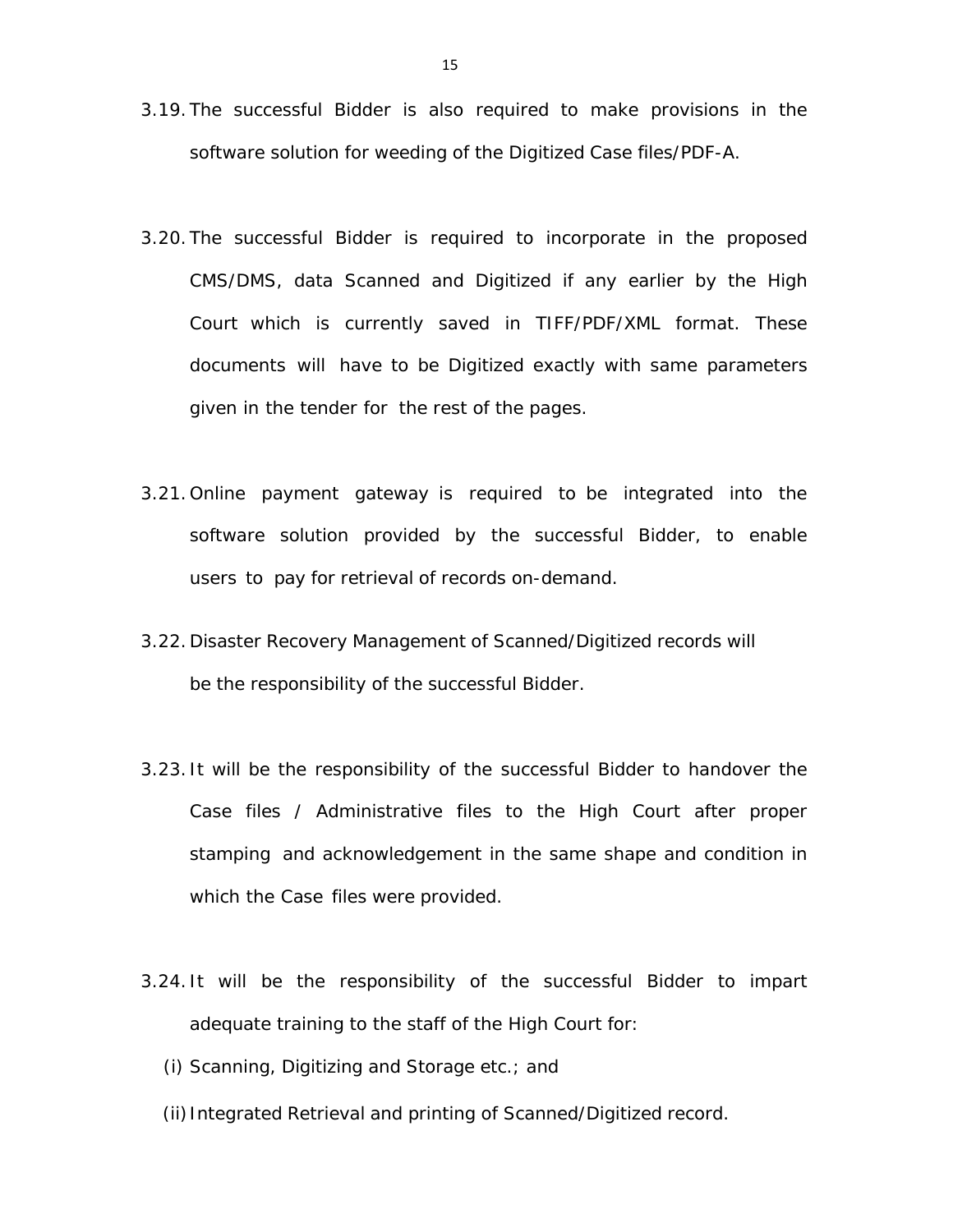3.25. It will be the responsibility of the successful Bidder to provide onsite maintenance and support for at least one year after completion of the work without any additional cost.

#### **- GENERAL TERMS AND CONDITIONS**

- 4.1. The Bidder is required to quote the per page rate for Scanning, Digitizing and Integrated retrieval etc. with storage as well as without storage and inclusive of all taxes. This rate will be fixed and valid till finalization of the contract. For avoidance of doubt it is made clear that Bidder should quote the rate keeping in mind that the High Court will not make any additional payment to the successful Bidder for providing on- site maintenance and support during the project duration and for a period of one year after completion of the work.
- 4.2. The Bids have to be submitted in the proforma prescribed in Annexure I & II for Technical Bid and Financial Bid. Bids not submitted in the prescribed proforma or Bids which are incomplete are liable to be rejected.
- **4.3.** The Technical Bid and the Financial Bid are required to be submitted in separate sealed envelopes, super scribing **''Technical Bid"** and **''Financial Bid"** on the respective envelopes. Both these envelopes should be kept in a single bigger envelope with an endorsement at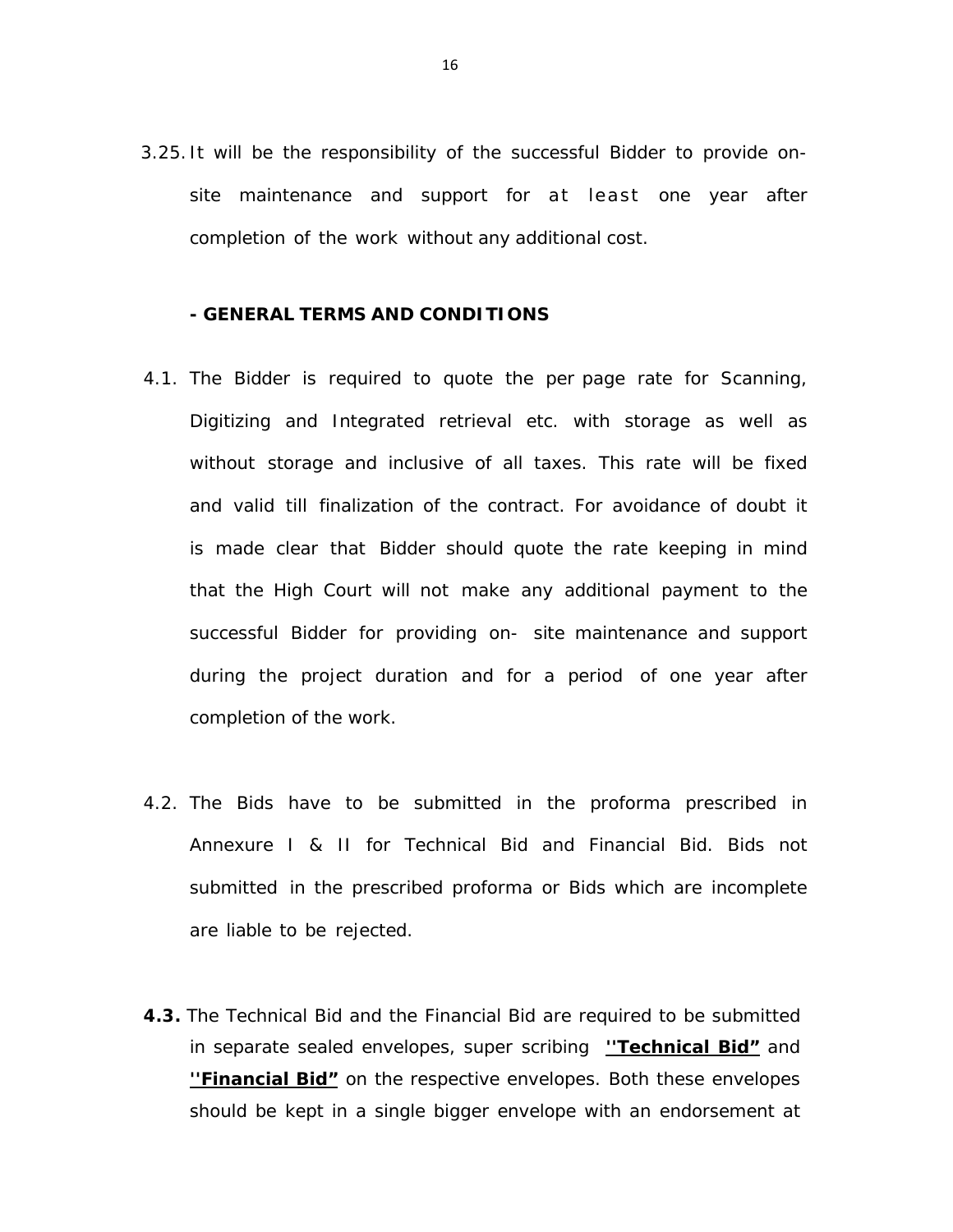the top **TENDER FOR DIGITIZATION - NOT TO BE OPENED BEFORE 17.01.2017 ".** 

- 4.4. If the Bidder is in the process of or has executed Scanning and Digitization work in any Government Department, Court or any reputed Firm/Company, the name(s), address, contact details, Work Order, completion certificate etc. are required to be submitted with the Bid.
- 4.5. Each tender is required to be accompanied with a Demand Draft/Banker's cheque of Rs.10,000/- (Rupees ten thousand only) payable at Calcutta as the tender document fee (non-refundable) and a Demand Draft/Banker's cheque of Rs.40,00,000/- (Rupees Forty Lakhs only) payable at Calcutta as Earnest Money Deposit, issued by any Nationalized Bank, drawn in favour of **The Registrar General, High Court, Calcutta**. EMD may also be in the form of a Bank Guarantee issued by any Nationalized Bank, in the prescribed format, in favour of **The Registrar General, High Court, Calcutta**. The EMD will be refunded to the unsuccessful Bidder(s) without any interest on a request made by it.
- 4.6. The successful Bidder will be required to submit the letter of acceptance within a period of 3 days from the receipt of the Letter of Intent and thereafter execute the Agreement within the next 3 days. A security deposit in the form of an unconditional Performance Bank Guarantee (in the proforma in Annexure IV) of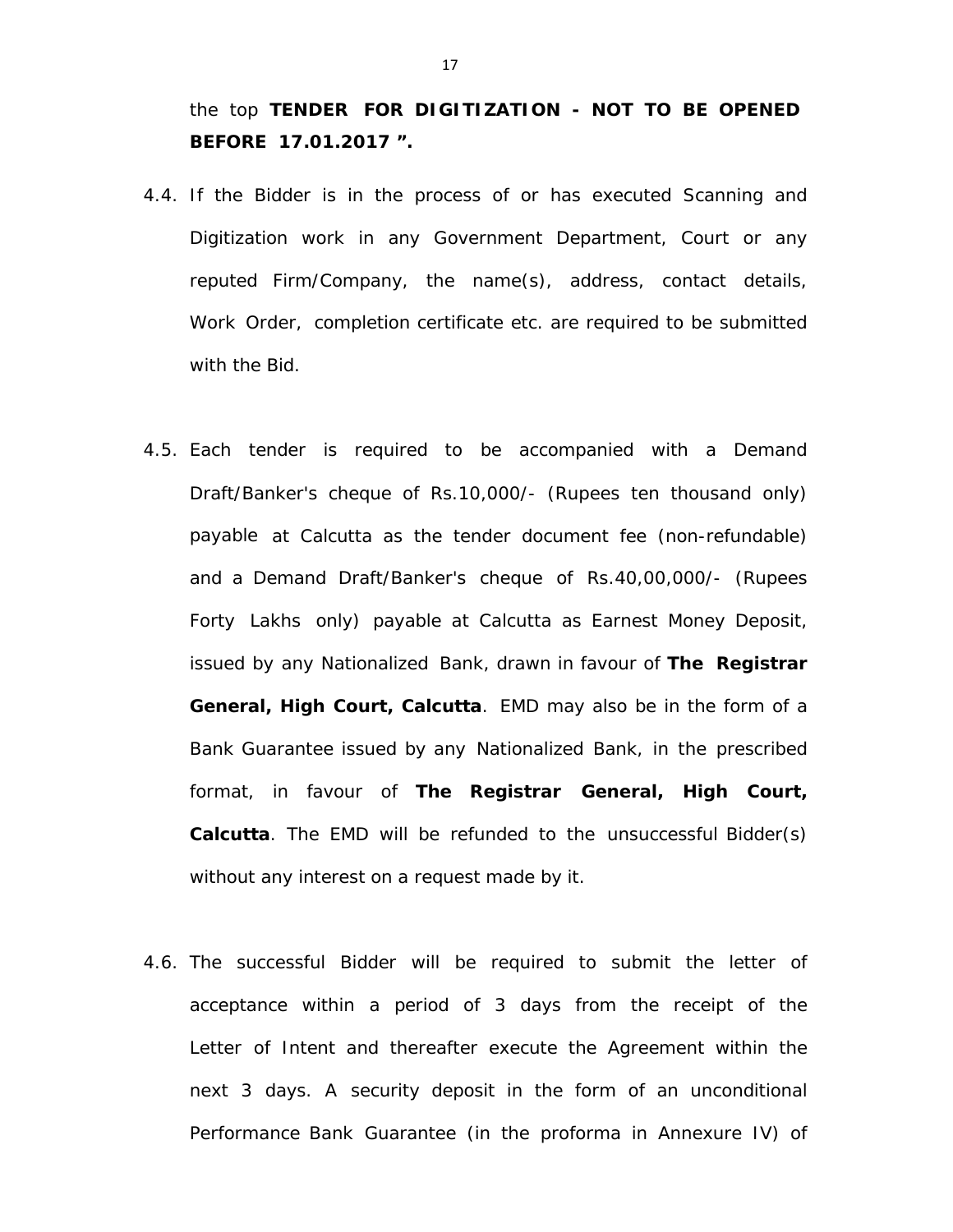10% of the total Work Order value, is required to be submitted by the Bidder within two weeks from the date of execution of the Agreement. PBG shall be valid for a period of 30 months from the date of execution of Agreement between the High Court and the successful Bidder. The amount of PBG will be determined in this manner :

*10% of A X 20,00,00,000 where A is the per page rate quoted by the Bidder.* 

- 4.7. Work Order shall be issued only after execution of the Agreement and the submission of the PBG.
- 4.8. The High Court may recover any amount due from the successful Bidder by invoking the PBG. In such an event, the successful Bidder shall replenish the PBG within 7 days failing which the High Court may terminate the contract and recover the loss/damages from the successful Bidder.
- 4.9. The Bidder(s) qualifying the eligibility criteria may be required to give a presentation. Clarification, if any, may also be sought by the High Court at any stage during the Bidding process.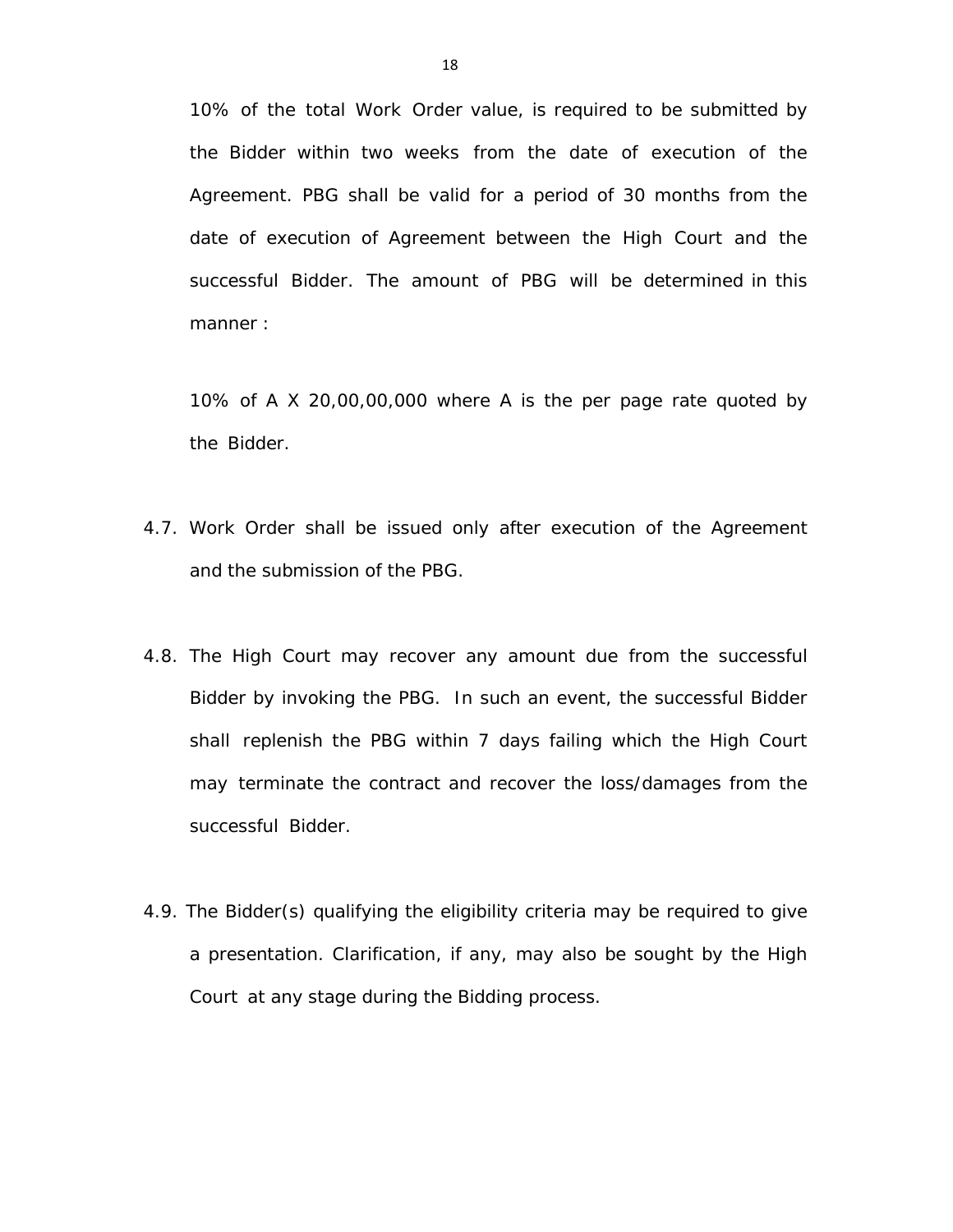- 4.10.The successful Bidder will be required to compile and make an instruction manual for Scanning, Digitizing, Storage and Integrated retrieval operations and provide the same to the High Court.
- 4.11. Complete **Software Requirement Specifications (SRS)** for the entire project is required to be made available by the successful Bidder. Technology used for Front-end, Middle-tier, Web Services (UDDI, SOAP, WSDL, etc.) and Persistent Layer implementation are required to be clearly elaborated. Details of Operating System, Application Server, ORDBMS and other platform requirements are also required to be clearly specified.
- 4.12.The successful Bidder is required to provide complete SRS of software solutions proposed to be used for Bar coding and tracking movement of the Case files / Administrative files during the process of Scanning and Digitization.
- 4.13.The successful Bidder is required to handover the complete database of the Bar coded Case files / Administrative files and the logs relating to the movement of the Case files/ Administrative files.
- 4.14.The High Court reserves the right to deny entry to any staff of the successful Bidder or any unauthorized person within the Scanning/Digitization area at Calcutta.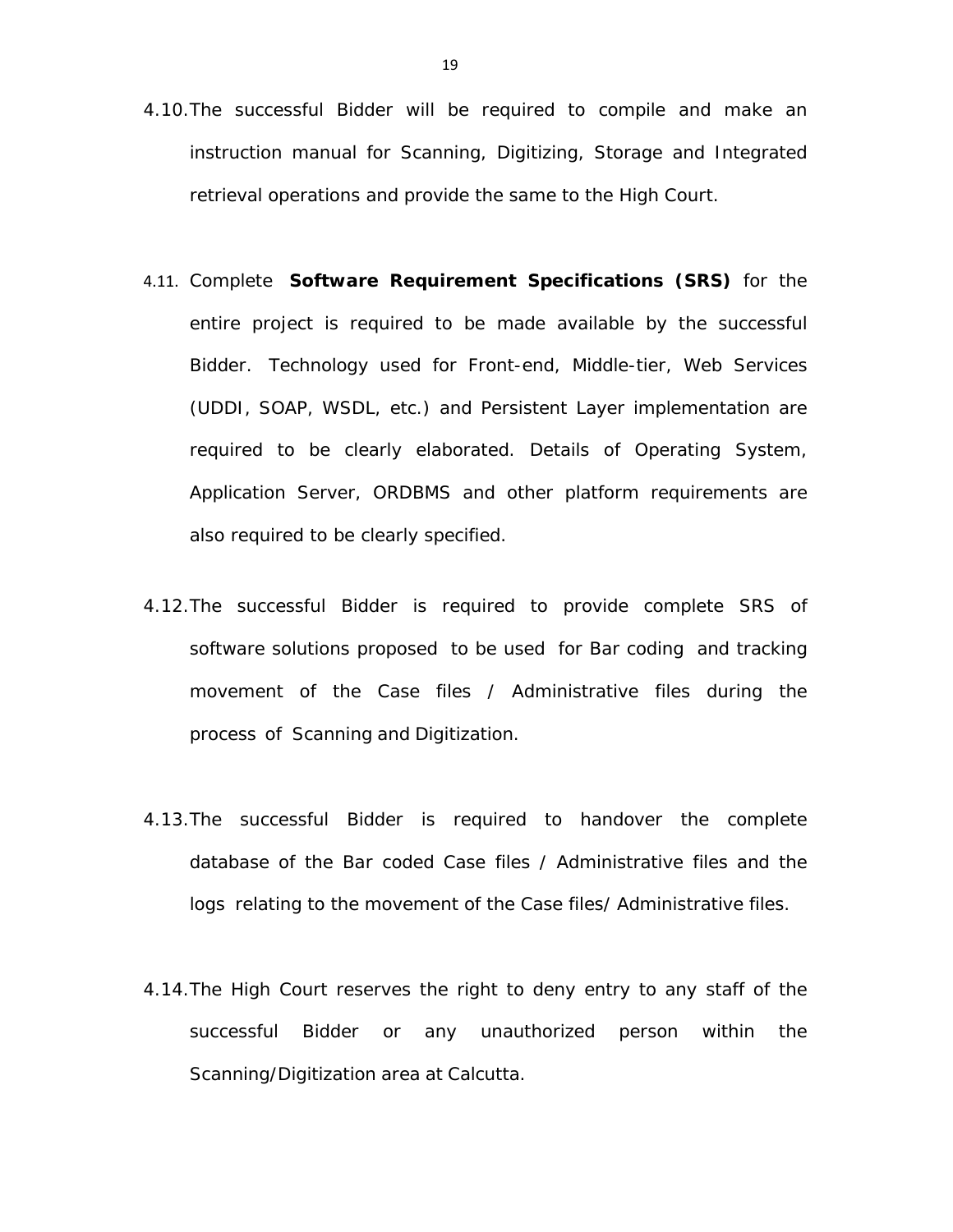- 4.15.No person/staff engaged by the successful Bidder will make any claim to the High Court, including a claim for employment.
- 4.16.The successful Bidder is required to comply with the requirements of all the Acts, Rules and Regulations framed by the State Government/ Central Government relating to contract work and the High Court will not be responsible for any breach thereof.
- 4.17.The successful Bidder is required to ensure that the staff engaged by it maintains proper discipline and decorum.
- 4.18.The items/equipment installed by the successful Bidder will not be removed without the permission of the High Court.
- 4.19.The successful Bidder is required to undertake the Scanning and Digitization work of the Case files / Administrative files of the High Court exclusively in the area/space provided by the High Court. The successful Bidder is also required to ensure that the area/space provided by the High Court is not misused or sublet.
- 4.20.The successful Bidder will maintain the scanners/Computers/Servers etc. and other related items/equipment in a proper working condition at all times. In case of failure of any items/equipment, the successful Bidder will make alternative arrangements immediately so that the Scanning and Digitization work does not suffer.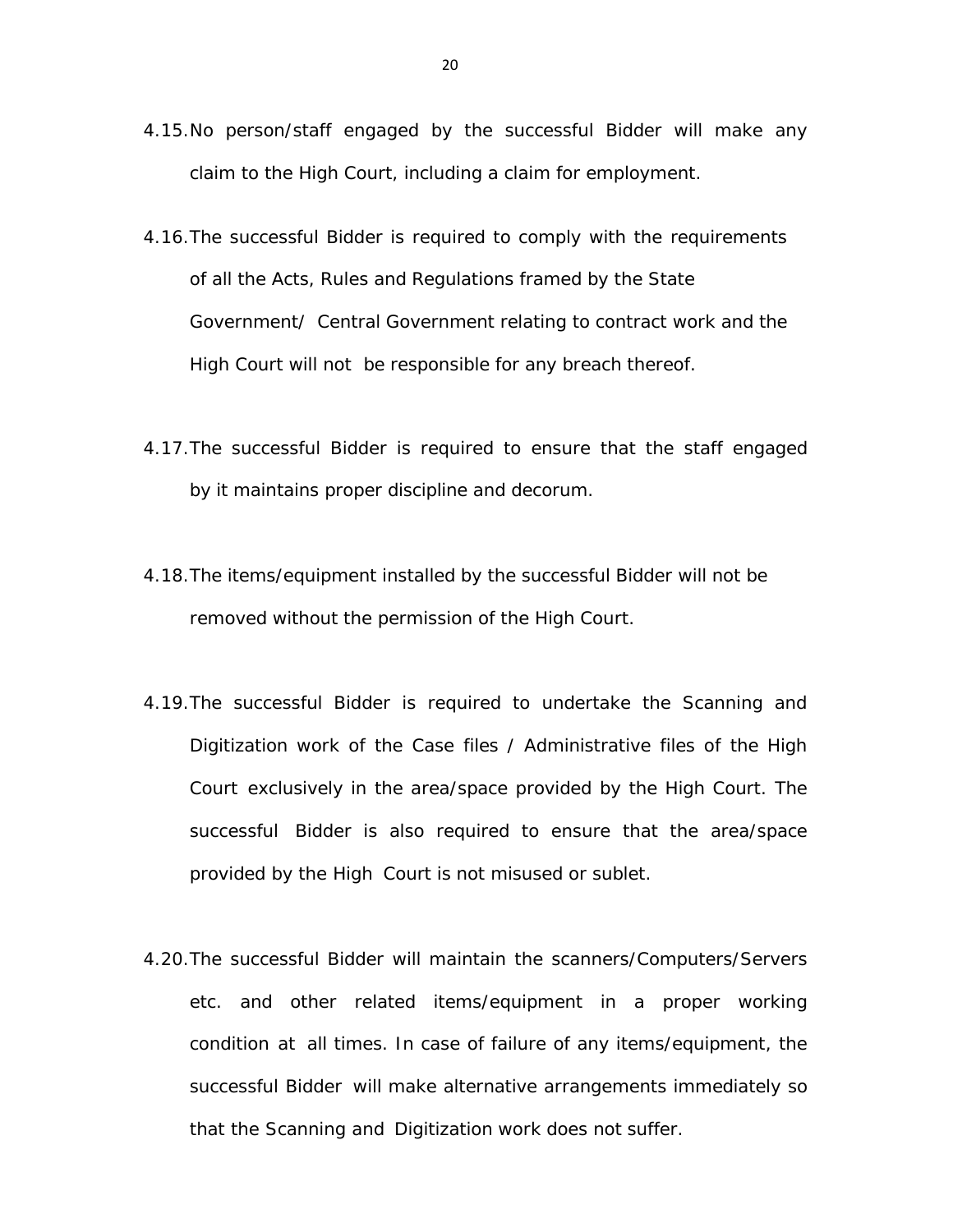- 4.21.Continuance of the contract and payment for the work done will be subject to satisfactory performance and will also be subject to compliance of all the terms and conditions of the contract.
- 4.22.It will be the responsibility of the successful Bidder to ensure that the work is completed in all respects as indicated in the tender document and the **WORK PLAN** enclosed as **Annexure – V** to the tender submitted by the Bidder.
- 4.23.Time is the essence of the contract. The work is required to be completed within one year from the date specified in the Work Order issued by the High Court. If the work is not performed within the stipulated period, it will be open to the High Court to either cancel the contract and/or impose liquidated damages as per the Clause contained in the TERMS OF PAYMENT of the tender document.
- 4.24.The High Court reserves the right to cancel the contract at any time without assigning any reason and the decision of the High Court will be final and binding on the successful Bidder. In case of any dispute, the Courts at Calcutta alone will have the jurisdiction.
- 4.25.On cancellation of the contract it will be open to the High Court to award the contract to another party and the extra cost incurred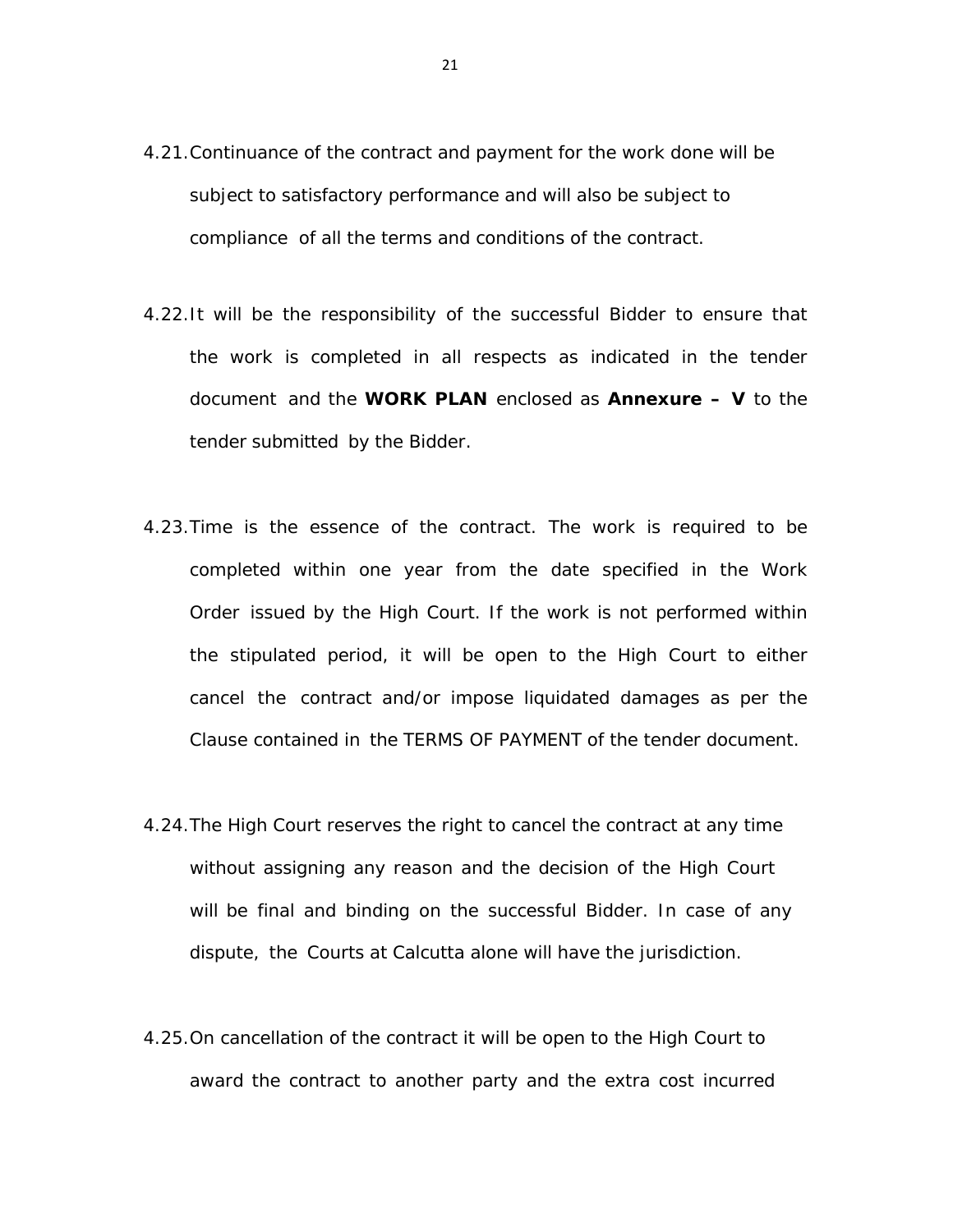by the High Court in the completion of the work, loss/damages will be recovered from the successful Bidder.

- 4.26.In the event of cancellation of the contract, the High Court will also be entitled to invoke the PBG submitted by the successful Bidder including the institution of legal proceedings as are available in law. On termination of the contract, the successful Bidder will forthwith remove all its equipment and material and hand over the Case files / Administrative files and other records which are in its possession to the High Court. The successful Bidder will also handover the Scanned and Digitized data to the High Court including CMS/DMS and other operational data. In such an event the successful Bidder will not remove/delete the Digitized data.
- 4.27.The successful Bidder after successfully storing the Scanned and Digitized data on its computer will transfer the same to the Server/SAN Storage/Data centre(s) etc. and provide access to the High Court.
- 4.28.Complete secrecy and confidentiality of physical/Digitized records is required to be maintained by the successful Bidder.
- 4.29.The High Court shall have exclusive rights on the software solution provided by the successful Bidder. The High Court reserves the right to use it at any premise(s) and in any form.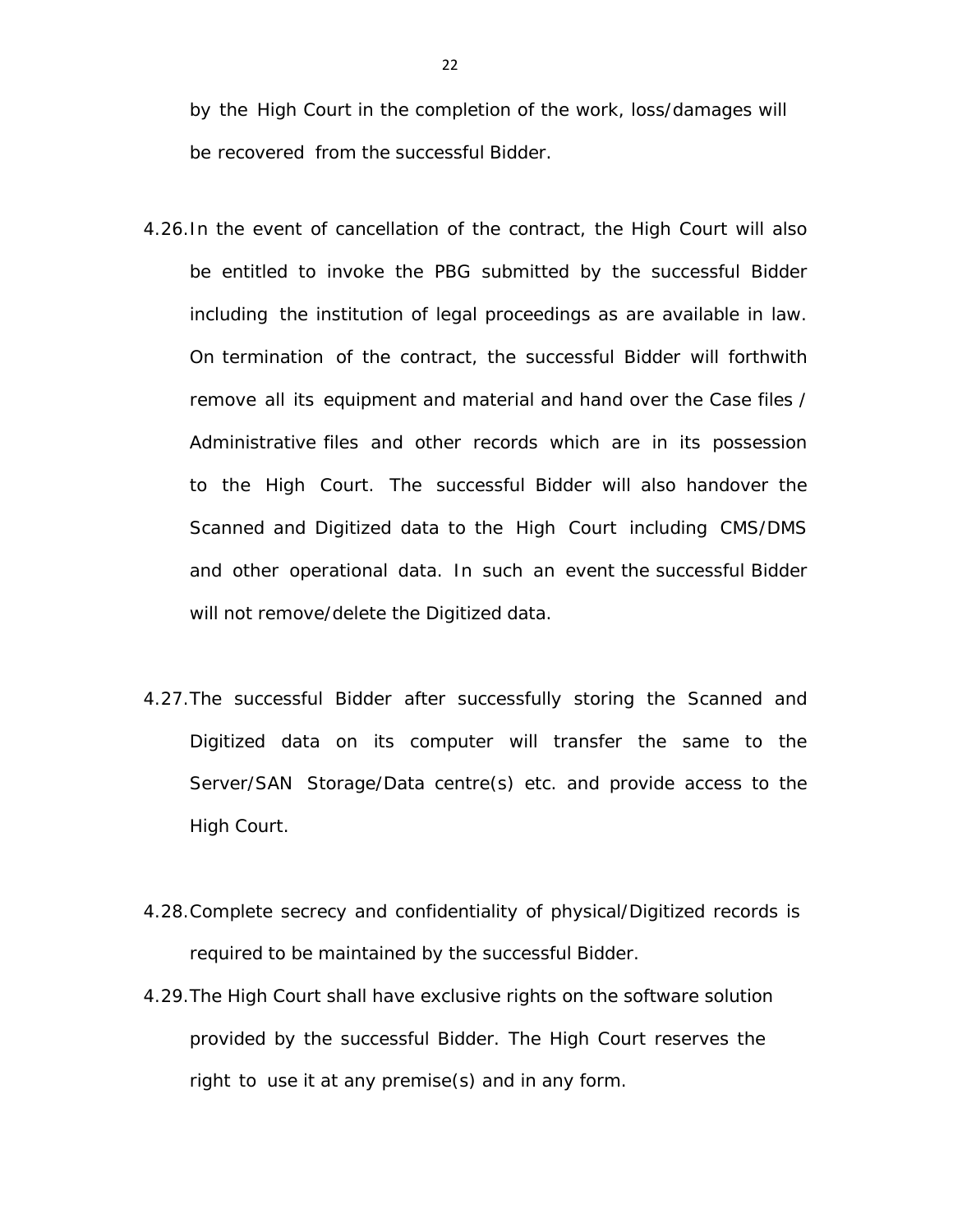- 4.30.The High Court reserves the right to make inspections prior to the commencement of the work and during its progress.
- 4.31.The successful Bidder will not, without the prior written consent of the High Court, disclose the contract or any provision thereof or any specification, plan, drawing, pattern, sample or information furnished by or on behalf of the High Court in connection therewith, to a third party.
- 4.32.The successful Bidder will indemnify the High Court against all third party claims of infringement of Patent, Trademark/Copyright or Industrial Design Rights arising from the use of the supplied software/hardware/ manpower etc. and related services or any part thereof.
- 4.33.The successful Bidder will not outsource the work or any part thereof required to be performed under the contract to a third party under any circumstances. This violation may attract cancellation of the contract and forfeiture of all the guarantees. In such a situation, the cost differential will also be recovered from the successful Bidder.
- 4.34.The Scanned and Digitized records will be the property of the High Court. The successful Bidder will have no right, title or interest in it and will not use it elsewhere.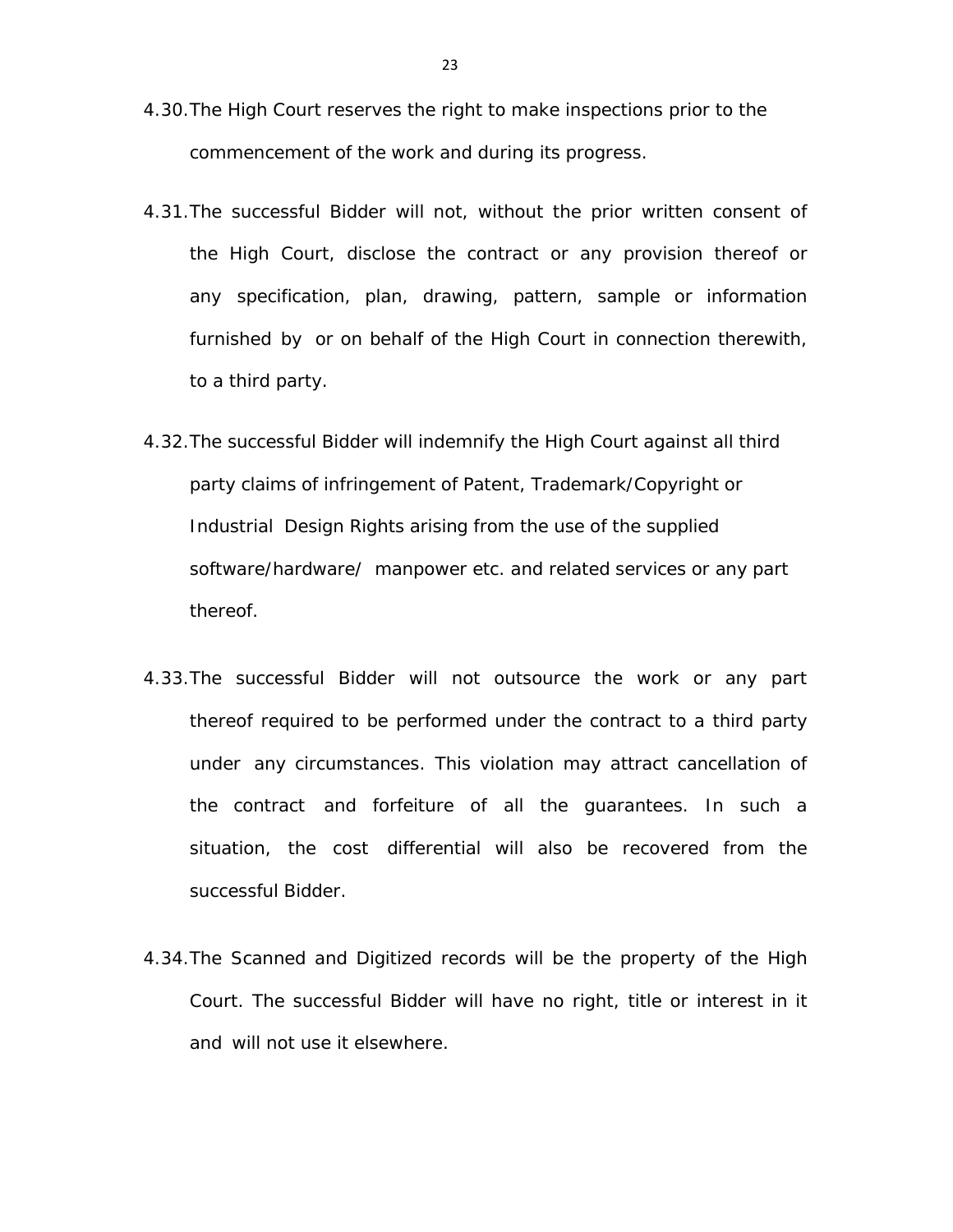- 4.35.The Bids of Bidders blacklisted by the Central Government/State Government, Central Public Sector Undertaking/State Public Sector Undertaking or instrumentalities thereof shall not be considered. The Bids of the Bidders/Proprietors/their Partners/Directors/Agents against whom any criminal case is pending before any Court shall also not be considered.
- 4.36.Following documents are required to be submitted along with the Technical Bid :
	- i. Memorandum of Association, Articles of Association and Certificate of Incorporation or partnership deed and registration certificate and/or document(s) validating the existence of business as the case may be, quo the concerned Bidder;
	- ii.Authorization to the signatory of the Bid by the competent authority of the Bidder as the case may be.
	- iii. Audited Balance sheet of the preceding three financial years i.e. FY 2013-14, 2014-15 and 2015-16 as per clauses 1.12 and 1.13;
	- iv. Experience certificate as per clause 1.9;
	- v.Certificates as per clause 1.10;
	- vi. Details and certificate as per clause 4.4;
	- vii. Tender document fee in the form of Demand Draft/Banker's Cheque of Rs.10,000/- (Rupees Ten thousand only) as per clause
	- viii. EMD of Rs.40,00,000/- (Rupees FORTY lakhs only) in the form of Demand Draft/Banker's Cheque or Bank Guarantee as per clause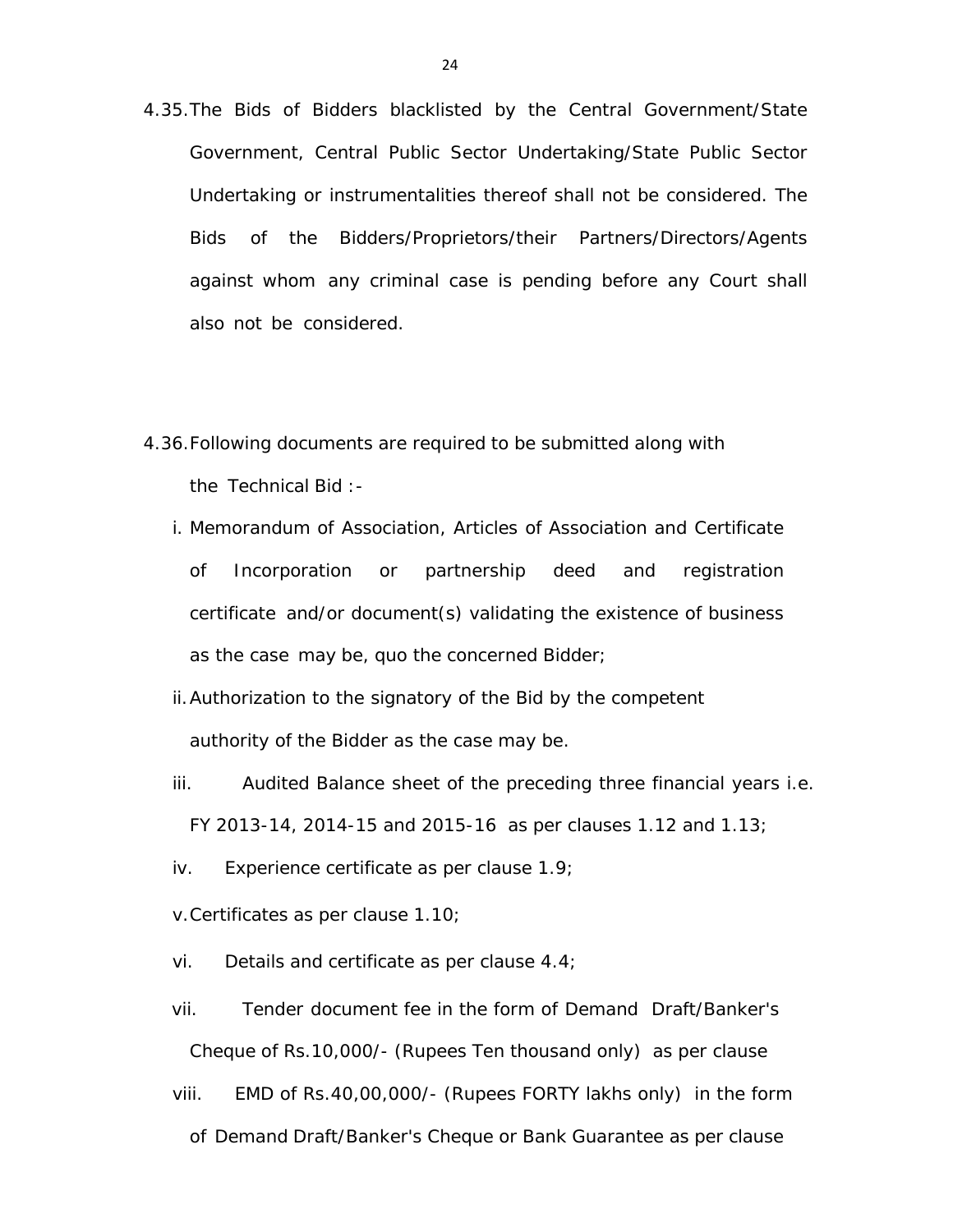ix. Work Plan in the proforma enclosed as Annexure  $- V$  ;

x.Affidavit stating that the Bidder is neither blacklisted by the Central Government/State Government/Central Public Sector Undertaking/State Public Sector Undertaking or instrumentalities

 Thereof nor any criminal case against the Bidder/its proprietors/ Partners/Directors/Agents is pending before any Court;

xi. Any other document(s)/certificate(s) required to be submitted as per the tender document.

## **- BIDDING AND SELECTION PROCESS**

### **Selection Process**

5.1. Selection of the Bidder will be in two stage evaluation process :

- (a) Technical and;
- (b) Financial
- 5.2. Technical Bids received without the tender document fee and the Earnest Money Deposit (EMD) will be summarily rejected.

5.3. Technical evaluation will be performed on the basis of information provided by the Bidder in "Part - I: General Information" and "Part -II: Technical Details" contained in **TECHNICAL BID**

 **PROFORMA** in Annexure - I of the tender document.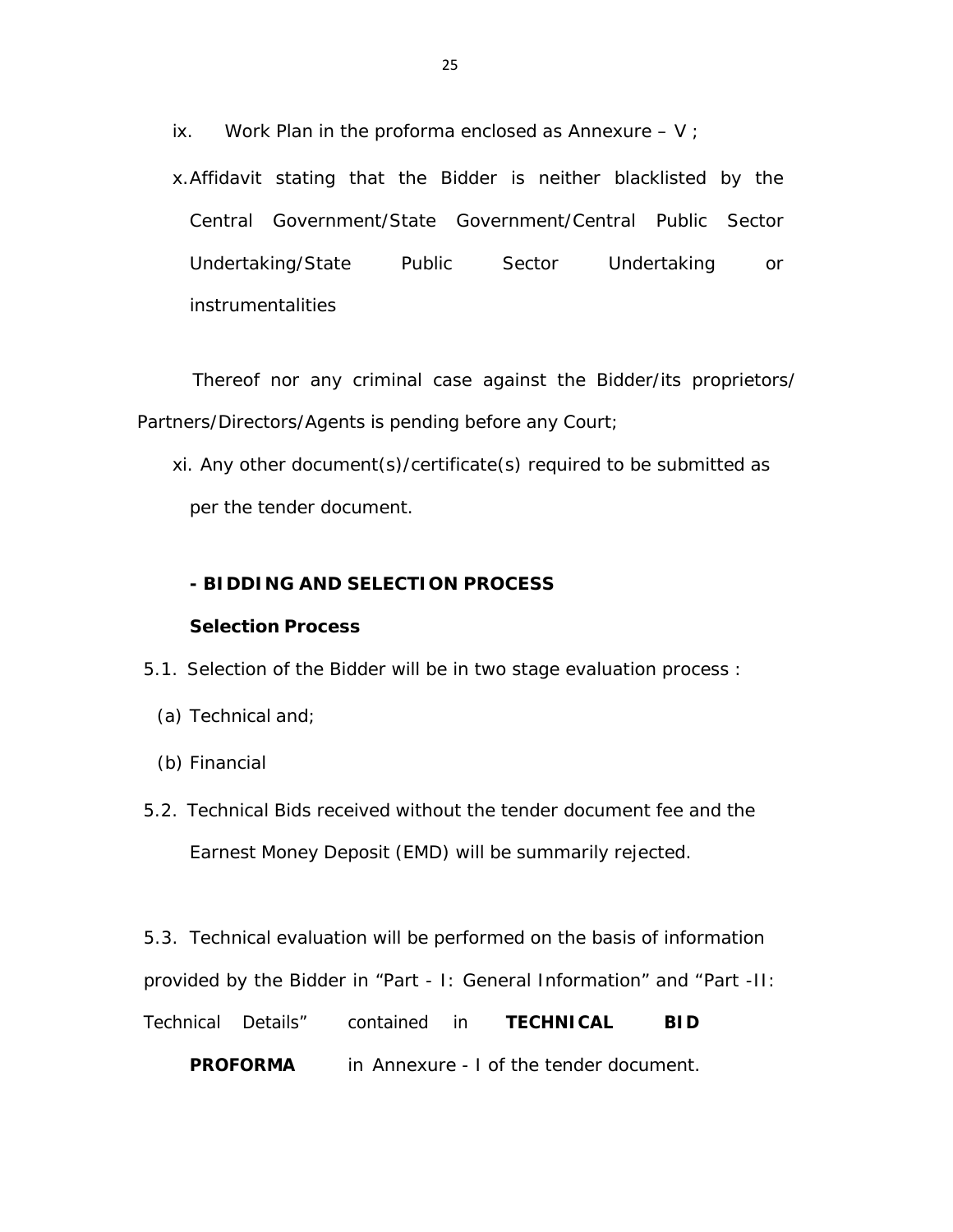- 5.4. Financial Bids of only such Bidders who qualify the Technical Bid will be opened.
- 5.5. Bids are required to be submitted in sealed envelopes, marked and addressed strictly in the manner indicated in the tender document. Failure to do so may result in the rejection of the Bid. Bids transmitted by fax or email will not be accepted. Bids received after the last date and time mentioned in the tender will also not be accepted.
- 5.6. The High Court also reserves the right to reject the Bid(s), amongst others, for the following reasons:
	- i) If each and every page of the Bid document is not signed and stamped by the Authorized Signatory of the Bidder;
	- ii) If the Bids are not submitted in accordance with the prescribed conditions;
	- iii) If a conditional Bid is submitted by the Bidder;
	- iv) If the Bidder fails to deposit the PBG and/or fails to execute the contract documents within the time stipulated in the Letter of Intent or within such extended period as may be specified by the High Court;
	- v) If the Bidders form a cartel. In such a situation, they would disqualify themselves from participation in any Bid invited by the High Court for three years.

### **AMENDMENT OF TERMS AND CONDITIONS OF BID**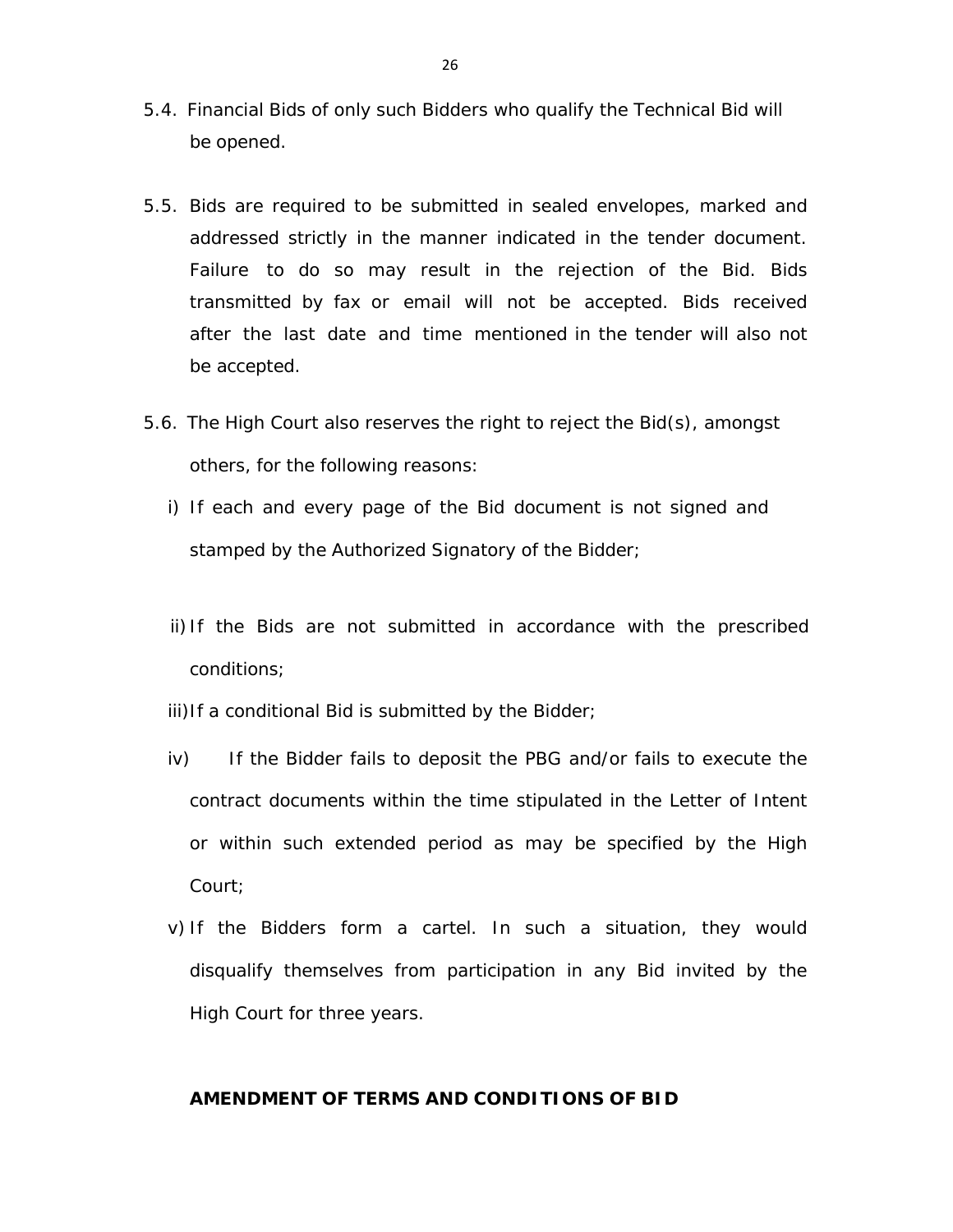- 5.7. The High Court reserves the right to modify the terms and conditions of the tender document before the last date of submission of Bids taking into consideration the discussions held during the pre-Bid meeting and such modification(s)/corrigendum will be published only on the official website of the High Court **http://www.calcuttahighcourt.nic.in**. The bidders are advised to visit the website mentioned above on regular basis to check for updates.
- 5.8. If the situation so demands the High Court may extend the last date and time for submission of the Bid by uploading the notice in the Official Website of the High Court.

#### **AWARD OF CONTRACT**

5.9. The High Court may award the contract to the Bidder whose Bid is found to be most responsive, competitive and technically sound. The decision of the High Court in this regard shall be final and binding on the Bidder(s).

The High Court, however, in its discretion, reserves the right to reject all or any of the Bids without assigning any reason.

#### **TERMS OF PAYMENT**

5.10.Bills may be raised by the successful Bidder at the end of each quarter for the work performed during the quarter so that payment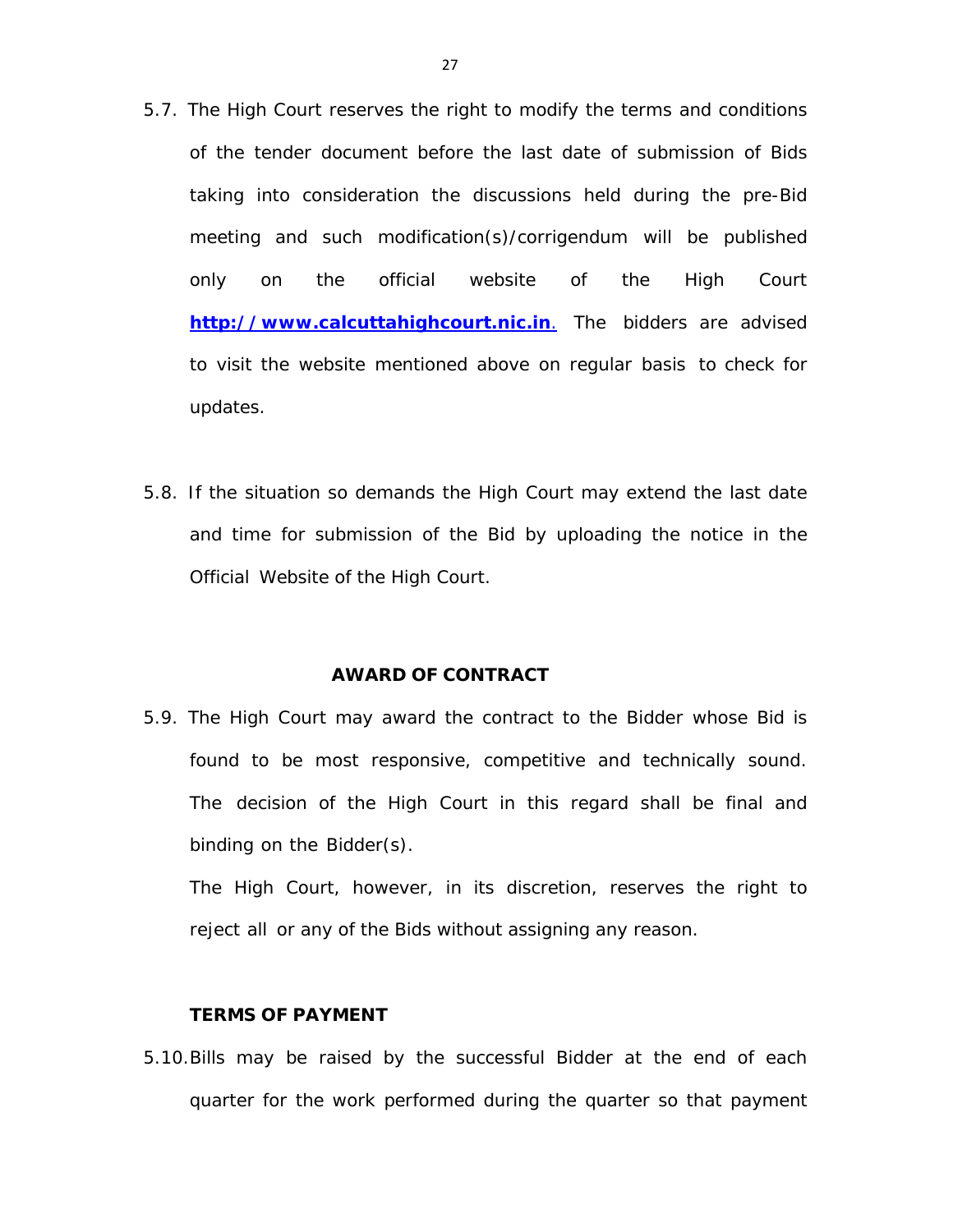may be made after due verification of the work done by the successful Bidder during the relevant quarter.

- 5.11.Work should be performed by the successful Bidder in accordance with the time schedule specified in the contract. In case of any delay in the execution of the work by the successful Bidder, it will be open to the High Court to impose liquidated damages at the rate of 2% of the amount of work not performed during the relevant quarter. In such an event, the successful Bidder will also be required to perform the remaining work during the next quarter in which case the total work required to be performed in the next quarter will include the left over work of the previous quarter(s).
- 5.12.If the work has been performed as per the agreed terms, payment for Scanning, Digitization, Storage and Integrated retrieval under the contract will be made on quarterly basis, subject to statutory and other deductions, penalties and damages recoverable under the contract.
- 5.13.The successful Bidder will pay all the applicable taxes.
- 5.14.Payments under the contract will be made only in Indian currency.

### **FORFEITURE OF EARNEST MONEY DEPOSIT (EMD)**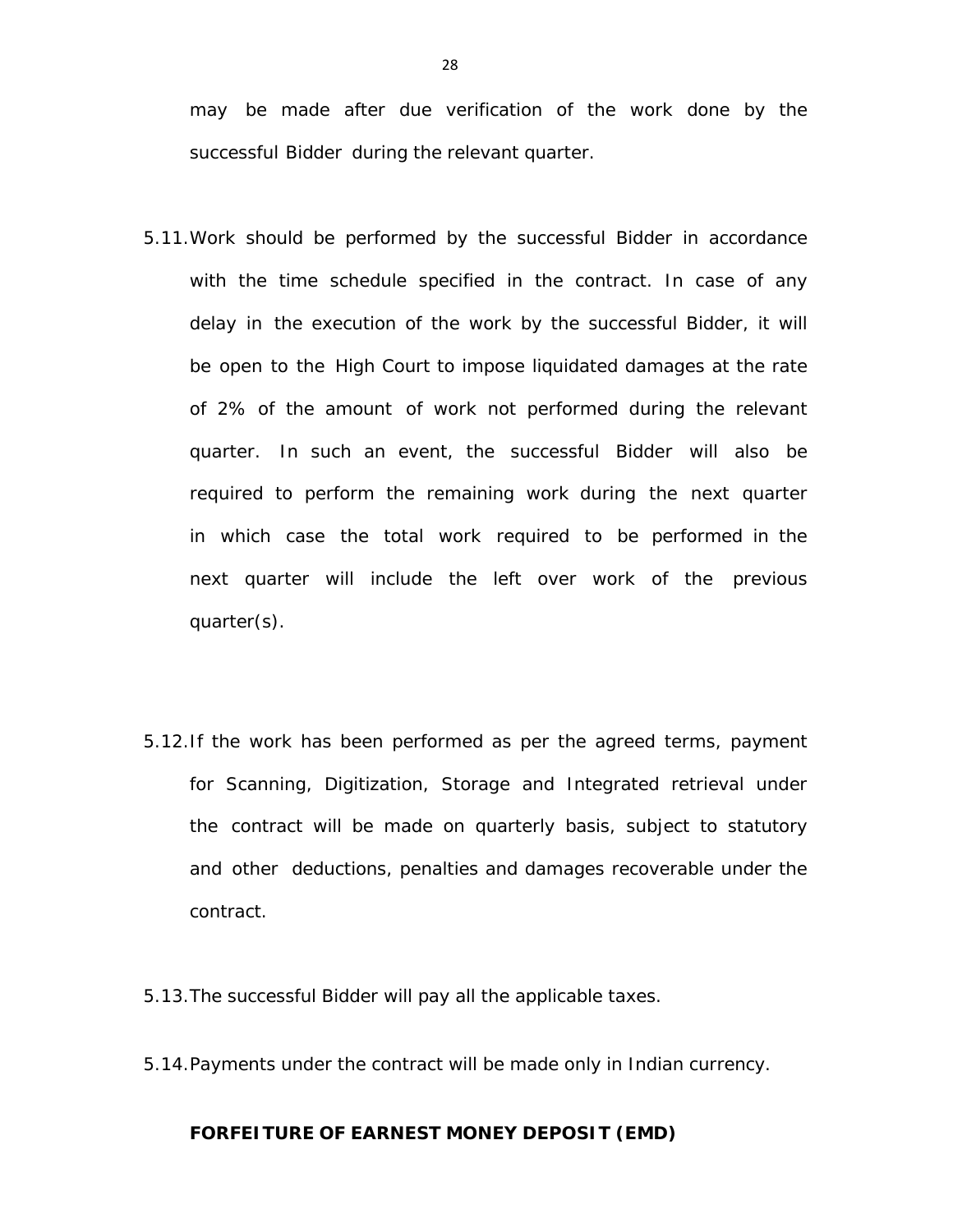- 5.15.The Earnest Money Deposit will be forfeited in the following cases, in addition to the conditions specified in the earlier clauses:
	- i) If the Bidder withdraws the Bid for any reason whatsoever;
		- ii)If the Bidder whose Bid has been accepted, fails to execute the Agreement and/or submit the PBG in the given format within the time stipulated by the High Court; and
		- iii) If the Bidder adopts unfair practices to influence the outcome of the Bid process.

### **BID VALIDITY PERIOD**

5.16.The Bid shall remain valid till the finalization of the contract.

### **CERTIFICATE**

| I/We    | have read |
|---------|-----------|
| certify |           |
| that    |           |
| I/We    |           |

and understood all the terms and conditions of the tender document and that I/We do hereby unconditionally accept all the terms and conditions set out in the tender document. The information furnished in this Bid are true and correct to the best of my/our knowledge and belief.

Date: **Authorized Signatory** Place: (Name & designation)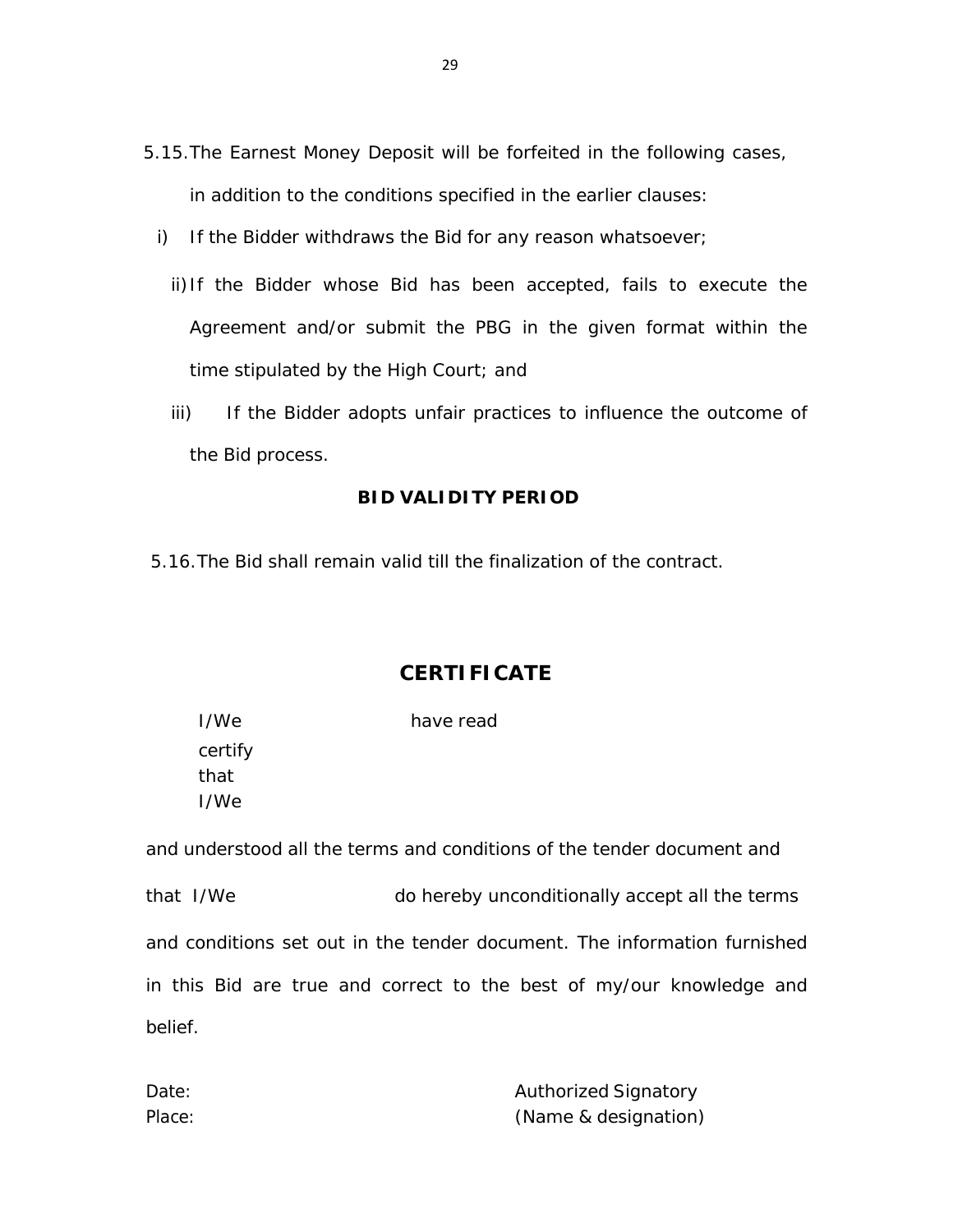Seal

## **ANNEXURE - I**

## **TECHNICAL BID PROFORMA**

## **Part – I: General Information**

(To be filled by the Bidder)

## **S.No. Description Information to be furnished by the Bidder**

Description/name of the Bidder

Year of establishment/ incorporation

3.a Whether proprietorship/ partnership/ limited company etc.

3.b Name(s) of the Proprietor/ Partner/ Managing Director etc. Postal address

Contact number(s)

Fax

e-mail

Whether the Bidder has any office or branch in Calcutta. If so, give details with complete address, contact person & contact number(s).

Number of similar nature of works undertaken in the past with names of Institutions (brief description of work to be mentioned with work order and satisfactory completion certificate of the competent authority)

Details of single largest order for similar nature of works completed/executed during the preceding three financial years (i.e. FY 2013-14, 2014-15 and 2015-16)

Turnover for the last three financial years viz. .2013-14,

2014-15 and 2015-16 with break-up details of turn-over in Digitization. Year wise audited Balance Sheet is required to be

attached with the relevant Work Orders.

Details of the existing clients is required to be enclosed with this proforma in the following format:

- (a) Name of the Company/Organization/Office
- (b) Contact person with telephone number and E-mail.
- (c) Contract Period
- (d) Copy of Work Order/completion certificate is required to be enclosed

Whether the Bidder is executing or has performed work of a similar nature for other High Court(s)/Civil Court(s) and if yes, give details.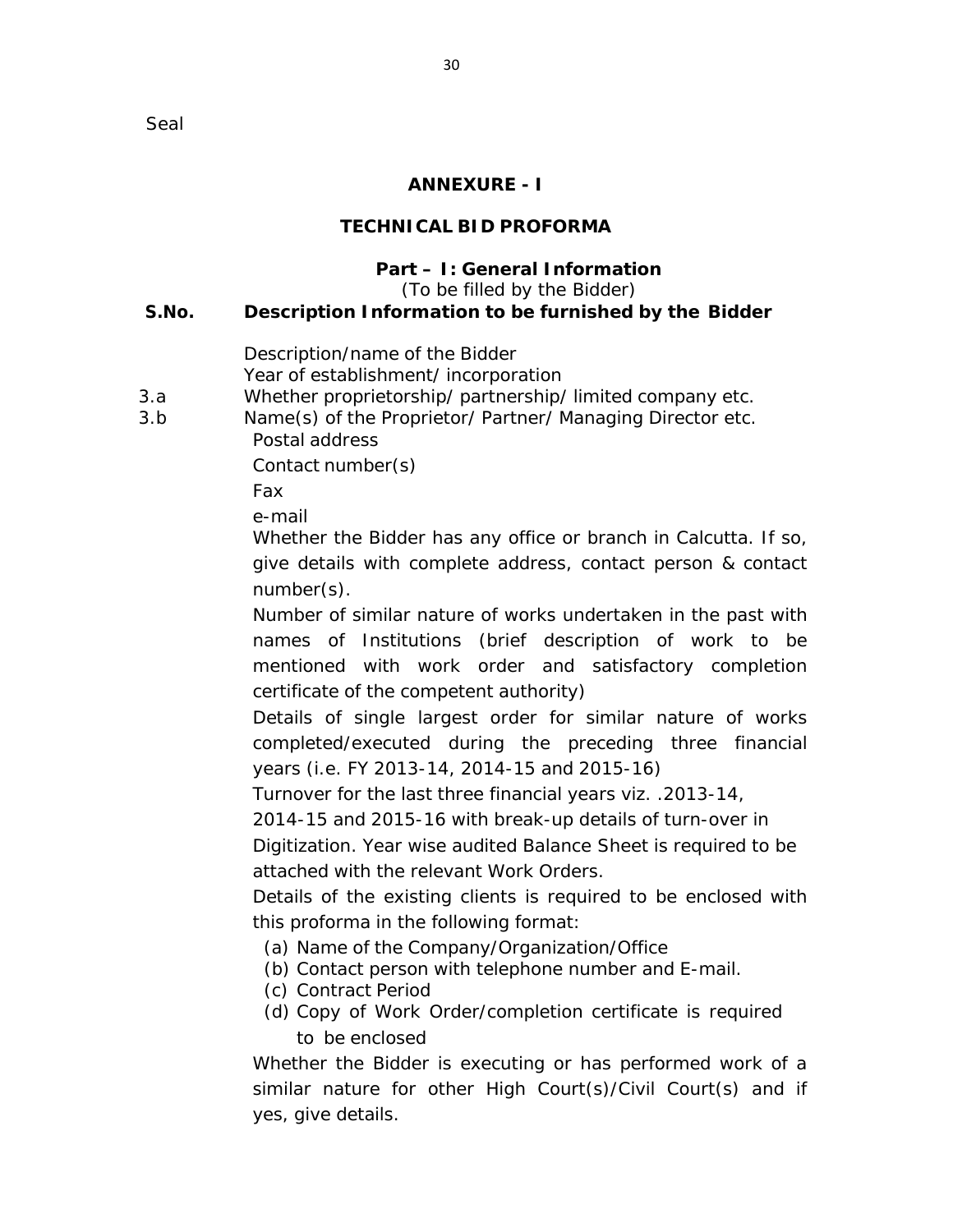Whether the Bidder is empanelled with a Government Undertaking/ Government Organization/ Public Sector Undertaking and if yes, give details.

Whether the Bidder has ever been blacklisted and if yes, give details.

Whether any criminal case is pending against the Bidders/Proprietor/their Partners/Directors/Agents before any Court and if yes, give details.

The Bidder is required to furnish the following details with proof:

(a) PAN number

(b) Central Sales Tax/State Registration Number

Bankers' Name and address (Bankers' solvency certificate is required to be attached)

Income Tax returns of the preceding three financial years (i.e. FY 2013-14, 2014-15 and 2015-16) are required to be attached

Any other information which the Bidder considers appropriate is required to be furnished for the purpose of this Bid.

Date: Case Controller Controller Controller Authorized Signatory Place: Place: (Name & designation) Seal

## **TECHNICAL BID PROFORMA**

### **Part – II: Technical Details**

(To be filled by the Bidder)

### **S.No. Description Information to be furnished by the Bidder**

Details of Server(s) (with configuration and OS) the Bidder intends to install.

Details of the Storage/SAN Server(s) the Bidder intends to install.

Details of the Computers, Hardware, Equipment, the Bidder intends to install.

Details of the Scanners (make, model, Scanning/digitization speed, duty cycle and other features) the Bidder intends to install.

Details of Networking proposed to be established by the Bidder.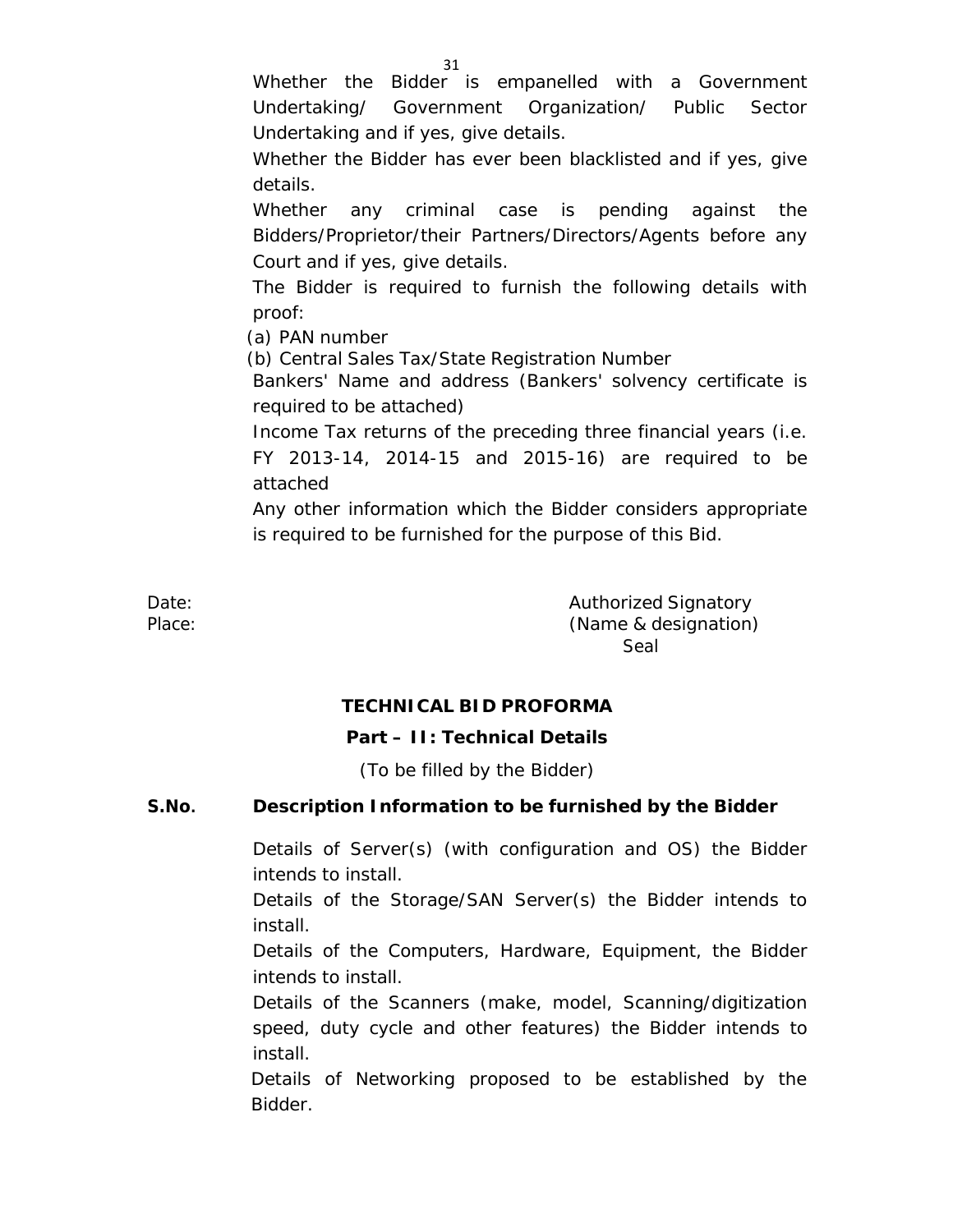Number of technical persons proposed to be engaged by the Bidder for Scanning/digitization/storage/integrated retrieval with details of their educational qualifications, experience, functions, etc.

Number of non-technical persons proposed to be engaged by the Bidder with details of their educational qualifications, experience, functions, etc.

The amount of space/area required by the Bidder for execution of the Scanning, Digitizing, Storage and Integrated retrieval.

Proposed output per day in terms of number of pages to be Scanned/Digitized, indexed, stored and retrieved.

Details of the software(s) the Bidder proposes to use for Bar coding the case files, Scanning, Digitizing, Indexing, Storage and Integrated retrieval thereof.

Detailed methodology with stage wise information about the processes, procedures and methods proposed to be employed by the Bidder for providing a complete solution of the entire project with workflow chart.

Risk analysis and its management for the project.

Maintenance and technical support services the Bidder intends to provide.

Process for handing over the Scanned/Digitized data to the High Court including data generated during the bar coding process.

The Bid shall specify the following:

- (a)Technical Specifications and quality standards of the work to be accomplished;
- (b) Technical Specifications of the equipments to be used for accomplishment of the work.

### **CMS/DMS Specifications with Architectural details**

- 1. i. Whether it provides options of both GUI desktop application and/or web based interface;
	- I. Specify file format limitation, if any;
	- II. Whether it supports bulk import & export of data in XML and CSV format;
	- III. Whether it provides off-line Document & Records Management System;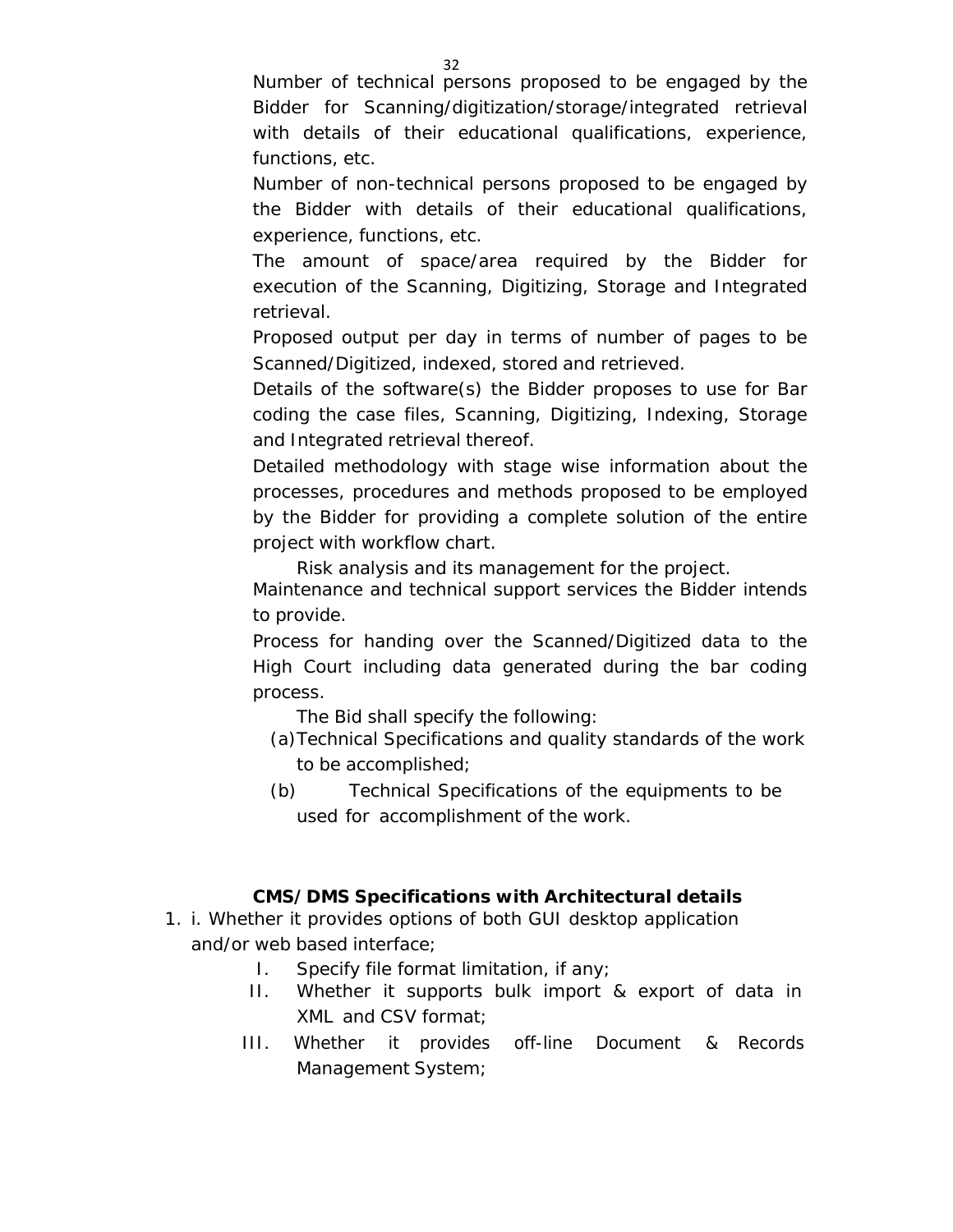- IV. Whether it provides integrated platform for Workflow and Web Content Management;
- V. Capability of the software for sending alerts;
- VI. Capability of adding Metadata fields in PDF files;
- VII. Capability of importing/exporting Metadata fields into and from PDF files.
- 2. Whether it provides Document & Record caching functionality with no limitation on the number of caching sites.
- 3. Whether capable of storing Metadata in RDBMS.
- 4. Complete Software Requirement Specifications (SRS) for the entire project including technology used for Front-end, Middle-tier, Web Services (UDDI, SOAP, WDSL, etc.) and Persistent Layer implementation as also details of the Operating System, Application Server, ORDBMS and other platform requirements are required to be provided.

# **Search Parameters**

- i. Whether it provides search facility based on Metadata fields;
- ii. Whether it supports complex and multiple criteria based Boolean search;
- iii. Whether it supports Nested searches and
- iv. Whether capable of storing frequently used searches as Save Searches.

## **Software Security and Access Control Parameters**

Whether the CMS/DMS solution provides the following:

- i. Role based access with following minimum built-in-roles :
	- (a) Viewing documents and records;
	- (b) Viewing Metadata;
	- (c) Updation of documents and records;
	- (d) Updation of stored Metadata;
	- (e) Modifying record access and
	- (f) Destroying records.
- ii. Creation of custom Roles and their assignments;
- iii. Assigning roles for a pre-defined period and its automatic revocation thereafter and;
- iv. Complete audit trail/log of each transaction.

# **MIS Reports Requirements**

The CMS/DMS is required to be

- i. Capable of storing standard report requests and formats which can be run specifying varying parameters including:
	- Specific dates and date ranges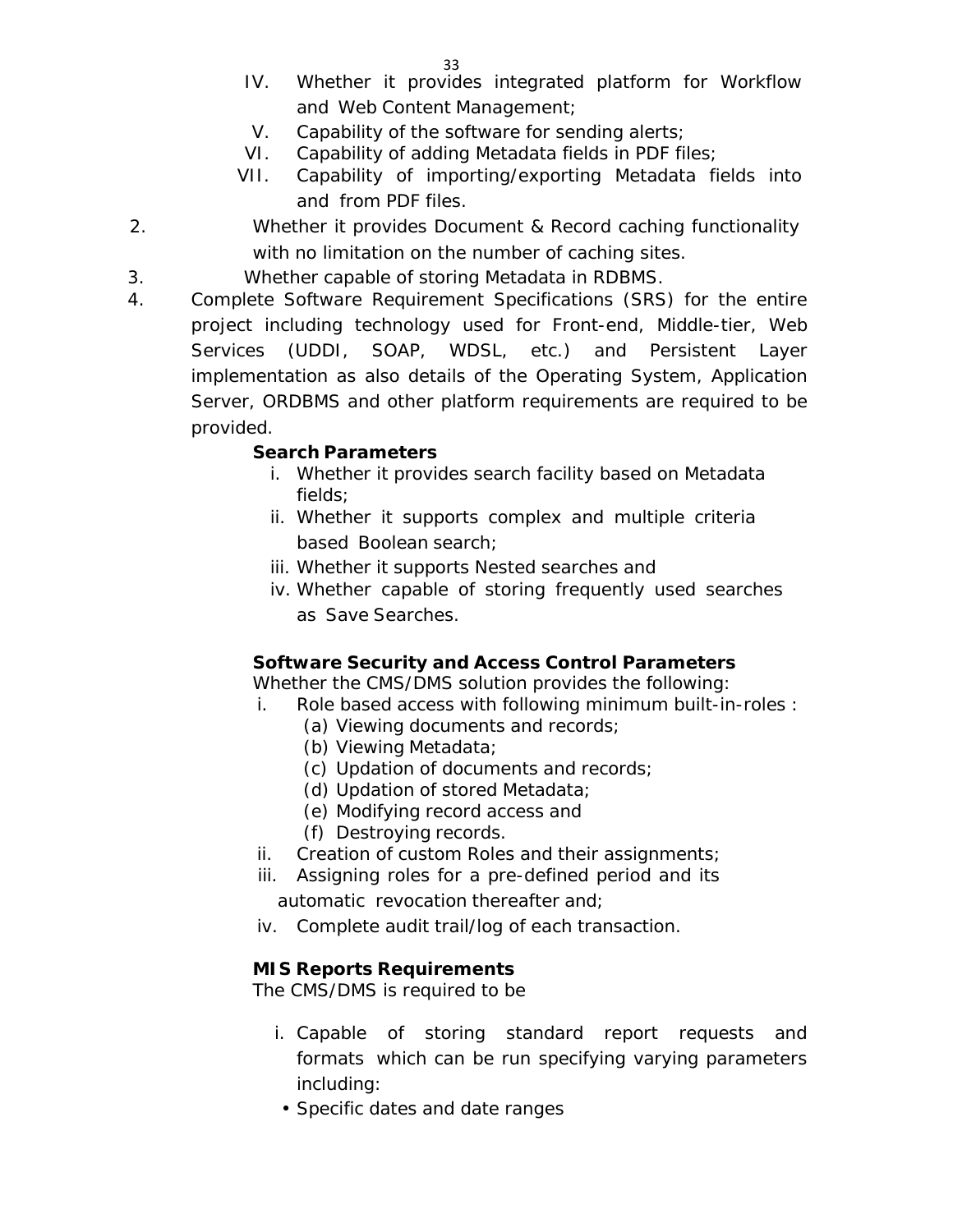- Specific users or groups of users
- Specific Metadata fields;
- ii. Capable of generating reports both for screen display and printing; and
- iii. Include tools for designing custom reports.

### **Key Points of the Proposed Software Solution**

- i. Specify number of concurrent Users able to retrieve the records.
- ii. Whether capable of being customized as per requirements of the High Court.
- iii.Whether capable of providing open data portability including ready-to-use API, SDK for JAVA, .Net, PHP etc. to enable its integration with other applications. (provide details)
- iv.Whether it is a proven open source Enterprise Content Management Solution with pre integrated Document Management Solution, Web Content Management Solution, Space Management Solution, Records Management Solution, Workflow Solution etc.

Service support guarantee details be provided

Note : Hardware specifications for each piece of Hardware proposed to be used for Scanning, Digitizing Storage and Integrated retrieval of Case files be provided on separate sheets. Specifications relevant for the purposes of Scanning, Digitizing, Storage and Integrated retrieval of Case files only are required to be provided.

Date: Contract of Contract Contract Contract Authorised Signatory Place: (Name & designation) Seal

#### **ANNEXURE – II**

### **FINANCIAL BID**

#### **PROFORMA**

### **(To be filled by the Bidder)**

### **(A) Including Storage**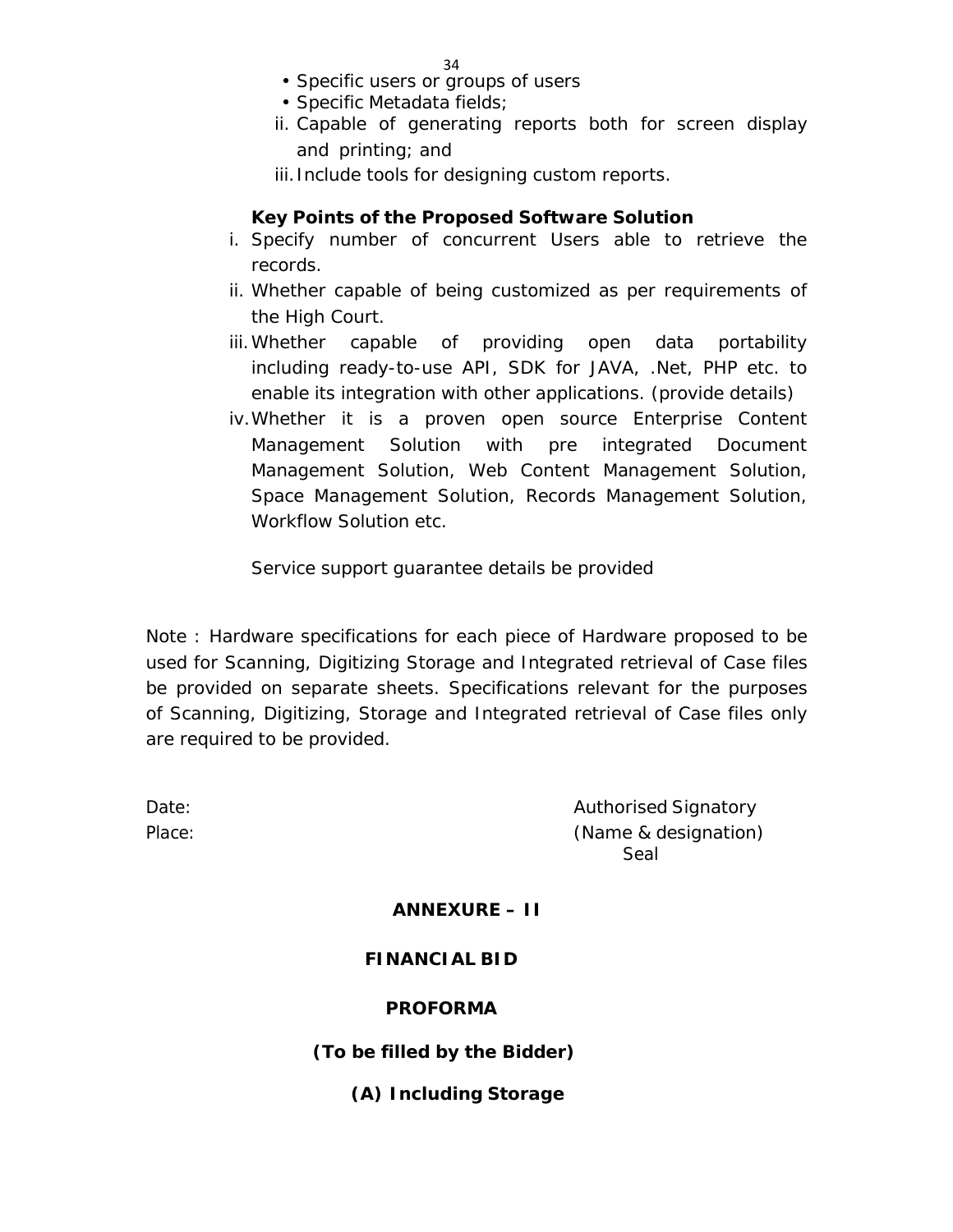| २५    |                                     |                                                  |               |     |       |
|-------|-------------------------------------|--------------------------------------------------|---------------|-----|-------|
| S.No. | <b>Particulars</b>                  | Approximate<br>number of<br>pages<br>(in Crores) | Unit<br>Price | Tax | Total |
|       | Rate per page<br>(all<br>including) | 80*                                              |               |     |       |

# **(B) Excluding Storage**

| S.No. | <b>Particulars</b>                      | Approximate<br>number of<br>pages<br>(in Crores) | Unit<br><b>Price</b> | Tax | Total |
|-------|-----------------------------------------|--------------------------------------------------|----------------------|-----|-------|
| 1     | Rate per page<br>(Excluding<br>storage) | 80*                                              |                      |     |       |

## **\* The total number of pages may increase or decrease**

Date: **Authorized Signatory CONSERVING AUTHORIZED AUTHORIZED Signatory** 

Place: Place: (Name & designation)

Seal

### **ANNEXURE – III**

### **EMD BANK GUARANTEE PROFORMA**

(To be executed on Non-Judicial Stamp Paper of Rs ----- or such higher value as per Indian Stamp Act, 1899 as applicable in the State of West Bengal. Stamp Paper shall be in the name of the Bank issuing the guarantee.)

**Bank Guarantee No. :**   $\qquad \qquad$  **Dated :**  $\qquad \qquad$  **Dated :**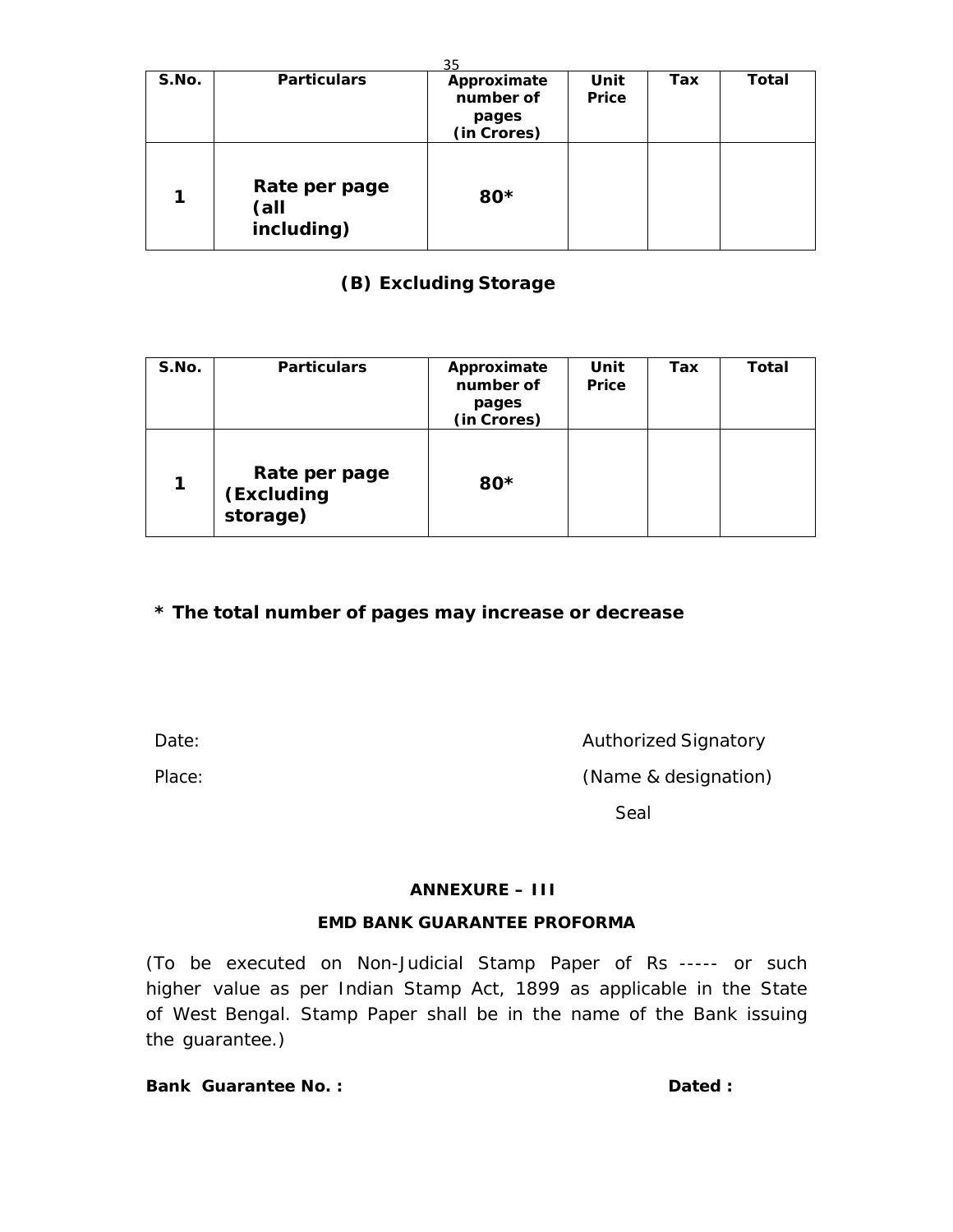1. In consideration of the High Court of Judicature at Calcutta

36

(hereinafter called the "High Court") having agreed to accept the Earnest Money Deposit (EMD) of Rs. 40,00,000 (Rupees FORTY Lakhs only)in the form of a Bank Guarantee from

...........................(Name of the Bidder) having its registered office at .........................(hereinafter called the "Bidder") against the Bid of the Bidder for the due fulfillment of the terms and conditions of the tender document published for the Scanning, Digitizing,

Storage and Integrated retrieval of its Case files.

We ....................... (Name and address of the Bank) (hereinafter called

the "Bank") at the request of .................... (Name of the Bidder) do hereby undertake to pay to the High Court acting through the Registrar General, High Court of Judicature at Calcutta (hereinafter called the "The Registrar General") an amount not exceeding Rs.40,00,000/- (Rupees FORTY Lakhs only) by reason of any breach by the Bidder of any of the terms and conditions contained in the tender document from the date of opening of the Bid.

2. We ......................... (Name of the Bank) do hereby undertake to pay the amount due and payable under this guarantee without any demur, on a demand made by the High Court that the amount claimed is due to it by reason of breach of the terms and conditions of the tender document by the Bidder.

Any such demand made on the Bank shall be conclusive as regards the amount due and payable by the Bank under this guarantee. However,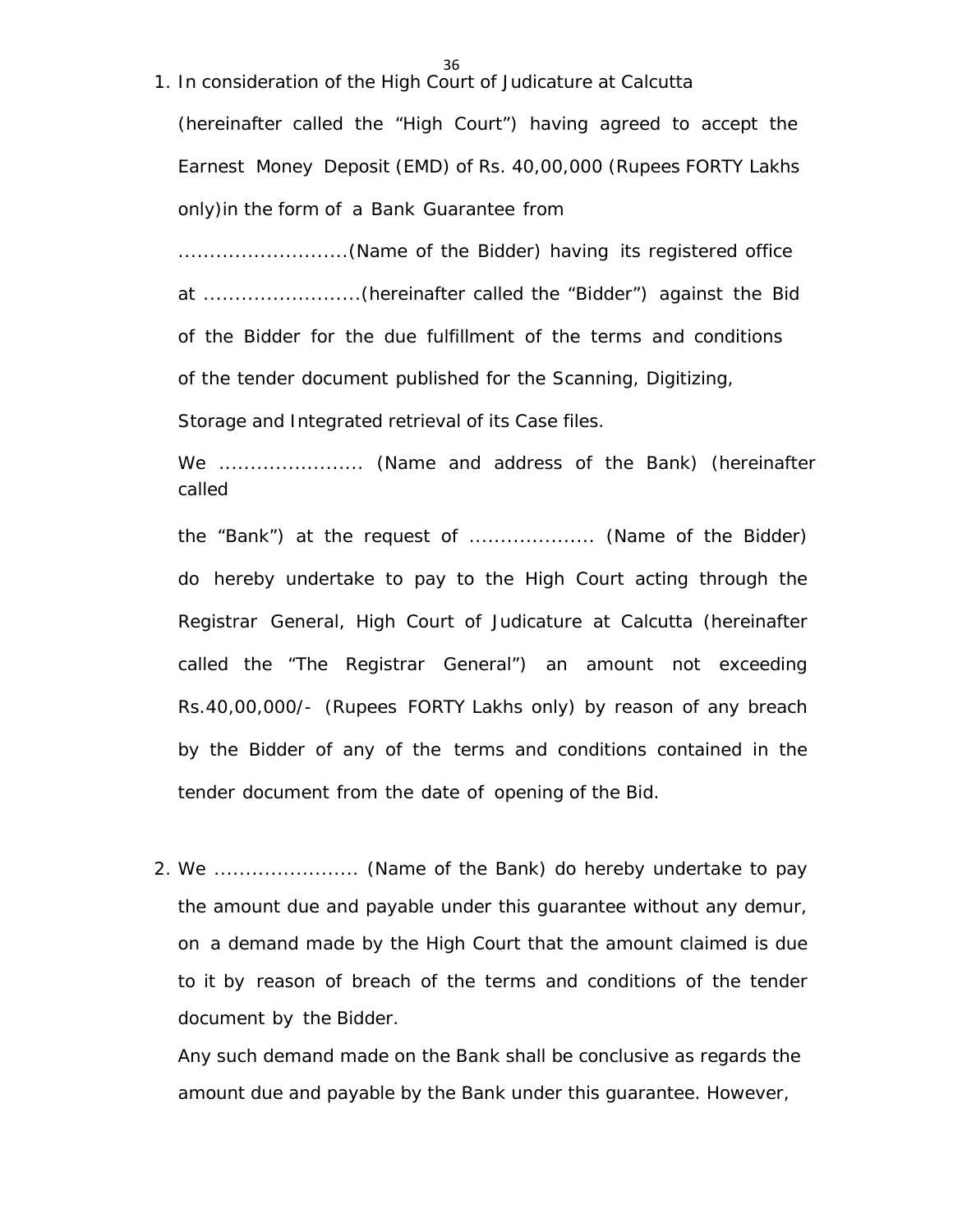the liability of the Bank under this guarantee shall be restricted to an amount not exceeding Rs. ………..(Rupees …………… only).

37

- 3. The Bank undertakes to pay to the High Court any amount of money so demanded notwithstanding any dispute(s) raised by the Bidder in any suit or proceedings before any court or tribunal in respect thereto. The liability of the Bank under this guarantee is absolute and unequivocal. The payment so made by the Bank under this guarantee shall be a valid discharge of its liability for payment hereunder and the Bidder shall have no claim against the Bank for making such payment.
- 4. We ................. (Name of the Bank) further agree that the guarantee herein contained shall remain in force and valid upto a period of …….. month(s) after the finalization of the contract.

5. We................................. (Name of the Bank) undertake not to revoke this guarantee during its validity period without the previous consent of the High Court in writing.

6. This guarantee shall remain valid and in full effect from …..............

Date: Place:

Banker's Signature & Seal

## **ANNEXURE – IV**

# **PERFORMANCE BANK GUARANTEE PROFORMA**

(To be executed on Non-Judicial Stamp Paper of Rs. or such higher value as per the Stamp Act of the State in which the Guarantee is issued. Stamp Paper shall be in the name of the Bank issuing the guarantee.)

**Bank Guarantee No. : Communist Contract Dated : Communist Contract Dated : Communist Communist Communist Communist Communist Communist Communist Communist Communist Communist Communist Communist Communist Communist Commun**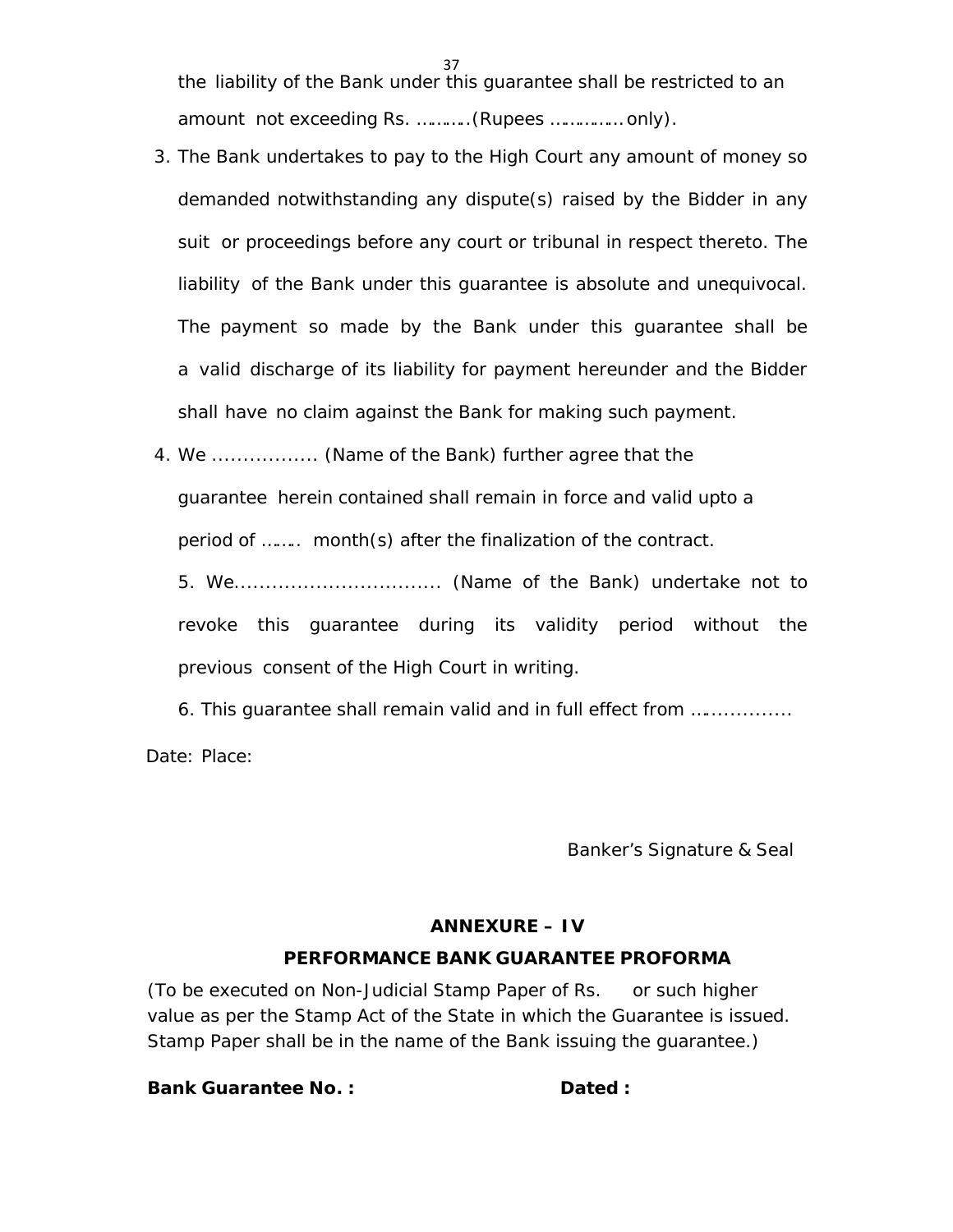1. Whereas M/s. .................................................... (hereinafter

referred to as "Bidder") has to carry out the work of Scanning, Digitizing, Storage and Integrated retrieval of the Case files and Administrative Files of the High Court of Calcutta as per the Agreement dated......... executed between the High Court of Calcutta (hereinafter referred to as "Client") and the Bidder.

2. NOW, THEREFORE, KNOW ALL THE MEN THESE PRESENTS THAT WE,

................................................................................................. ...... having its Head Office

................................................(hereinafter called "the Bank") are bound to the "Client" in a sum of Rs.................... (............................) for which payment will and truly to be made to the "Client", the Bank binds itself, its successors and assignees by these presents for the satisfactory completion of the Scanning, Digitizing, Storage and Integrated retrieval of the Case files and Administrative Files of the High Court of Calcutta and for providing service support as per the Terms and Conditions of the Agreement.

3. In the event of breach of the agreement dated ...... by the "Bidder", we the Bank, hereby irrevocably and unconditionally guarantee to pay to the "Client", upto the above amount, on receipt of its first written demand, without the

"Client"

4. having to substantiate its demand and notwithstanding any dispute, if any, between the "Client" and the "Bidder". The Client's decision in this regard shall be final and shall not be called in question under any circumstances. The Bank Guarantee will remain in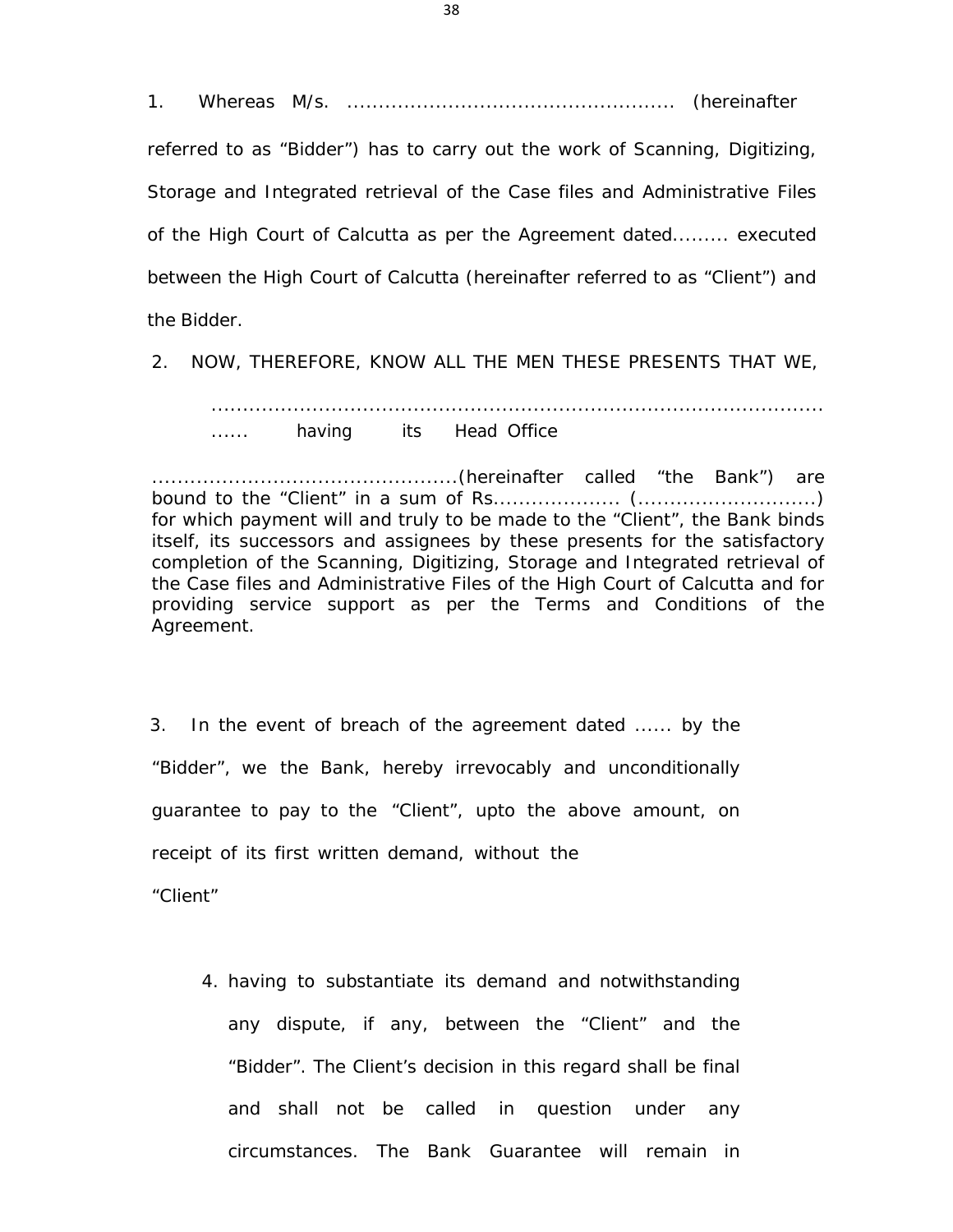force upto ........ However, its validity can be got extended solely at the instances of the "Client".

- 5. Our liability under this guarantee is restricted to ...................... and it will remain in full force upto .......... and also any extended period provided by the "Client" beyond the aforesaid period and unless a demand in writing is received by the bank on or before ............, all your rights under the said guarantee shall be forfeited and we shall be deemed to be relieved and discharged from all the liabilities there under.
- 6. This Guarantee shall not be affected by any change in the constitution, amalgamation, absorption or reconstitution of the "Bidder" or the Bank.
- 7. The Bank undertakes not to revoke this guarantee at the instance of the "Bidder" for any reason whatsoever.
- 8. The Bank further agrees that in order to give full effect to the Bank guarantee, the "Client" shall be entitled to act as if the Bank were its principal debtors in respect of its claim against the "Bidder" and the Bank hereby expressly waives all its rights of suretyship and other rights, if any, which are in any way inconsistent with this Guarantee.
- 9. Sealed with the Common Seal of the of the said Bank this .....day of

....20.... In witness whereof the Bank, through its authorized Officer,

39